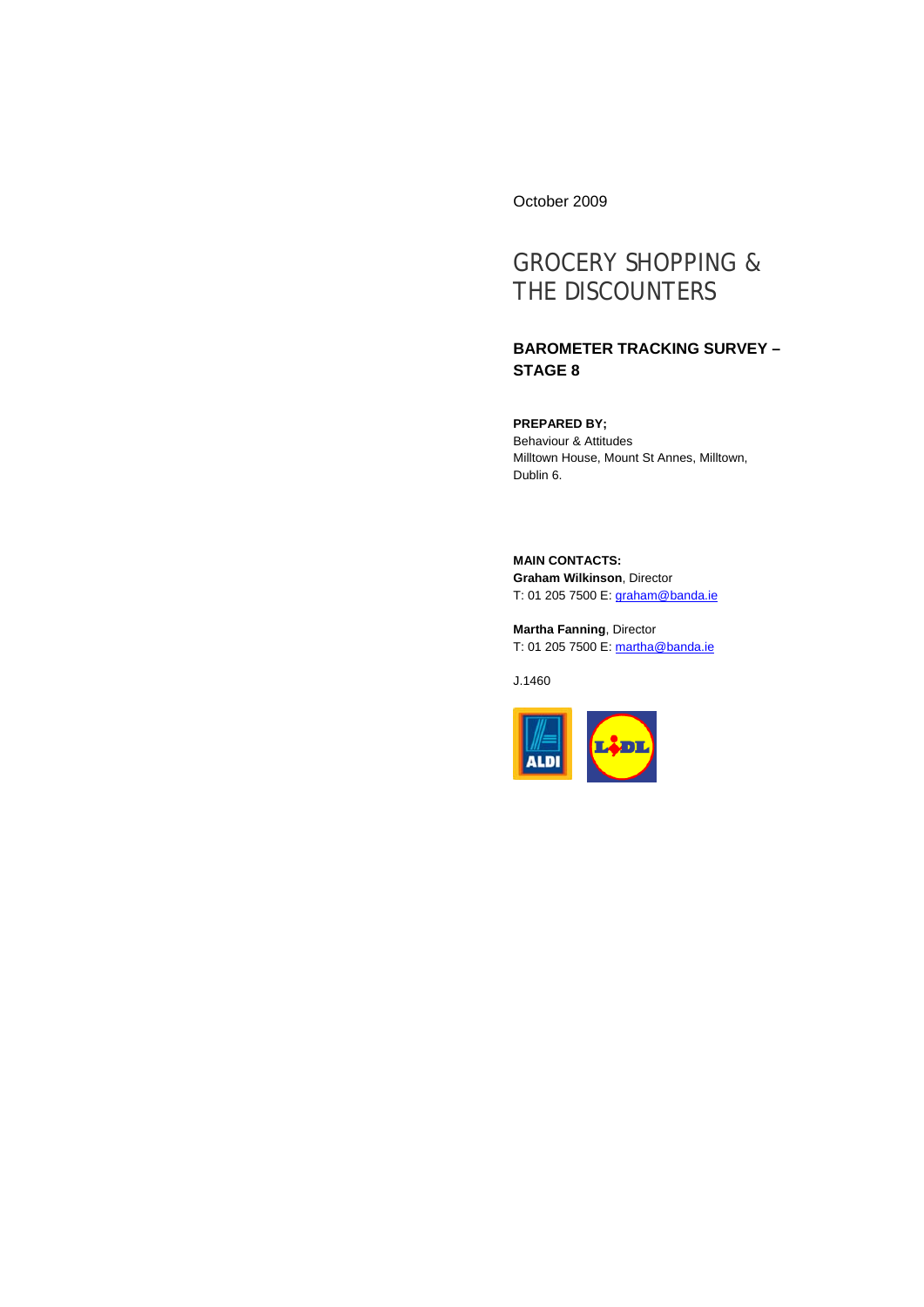## **Table of Contents**

|                | <b>INTRODUCTION</b>                                                             | 3         |
|----------------|---------------------------------------------------------------------------------|-----------|
|                | <b>SUMMARY &amp; CONCLUSIONS</b>                                                |           |
| 1 <sub>1</sub> | <b>GROCERY SHOPPING</b><br>6 in 10 still rely on a main weekly trip             | $8 - 9$   |
| 2.             | <b>STORE USAGE</b><br>Tesco and the Discounters have widest reach               | $10 - 11$ |
| 3.             | <b>STORE SHARE ESTIMATES</b><br>Tesco reaffirmed & Aldi/Lidl steady             | $12 - 13$ |
| $\mathbf{4}$ . | <b>WEEKLY GROCERY SPEND</b><br>Lower than last year at $£133$                   | $14 - 16$ |
| 5.             | <b>GROCERY SPEND x MAIN STORE</b><br>Dunnes & Tesco shoppers - highest spenders | $17 - 18$ |
| 6.             | <b>SPENDING INCREASES</b><br>Assumptions vs reality - less of a gap             | $19 - 22$ |
| 7.             | <b>THE DISCOUNTERS</b><br>Wider availability & higher usage                     | $23 - 29$ |
| 8.             | <b>ALDI &amp; LIDL PURCHASES</b><br>Broadly similar purchase profiles           | $30 - 32$ |
| 9.             | <b>ALDI &amp; LIDL - PERFORMANCE</b><br>Strong ratings, but progress checked    | $33 - 36$ |
| 10.            | <b>ALDI &amp; LIDL - FUTURE USE</b><br>On balance - continued growth            | 37        |
|                | <b>APPENDICES</b><br><b>Sampling Points</b>                                     |           |
|                | <b>Social Grade Classification</b>                                              |           |
|                | Questionnaire                                                                   |           |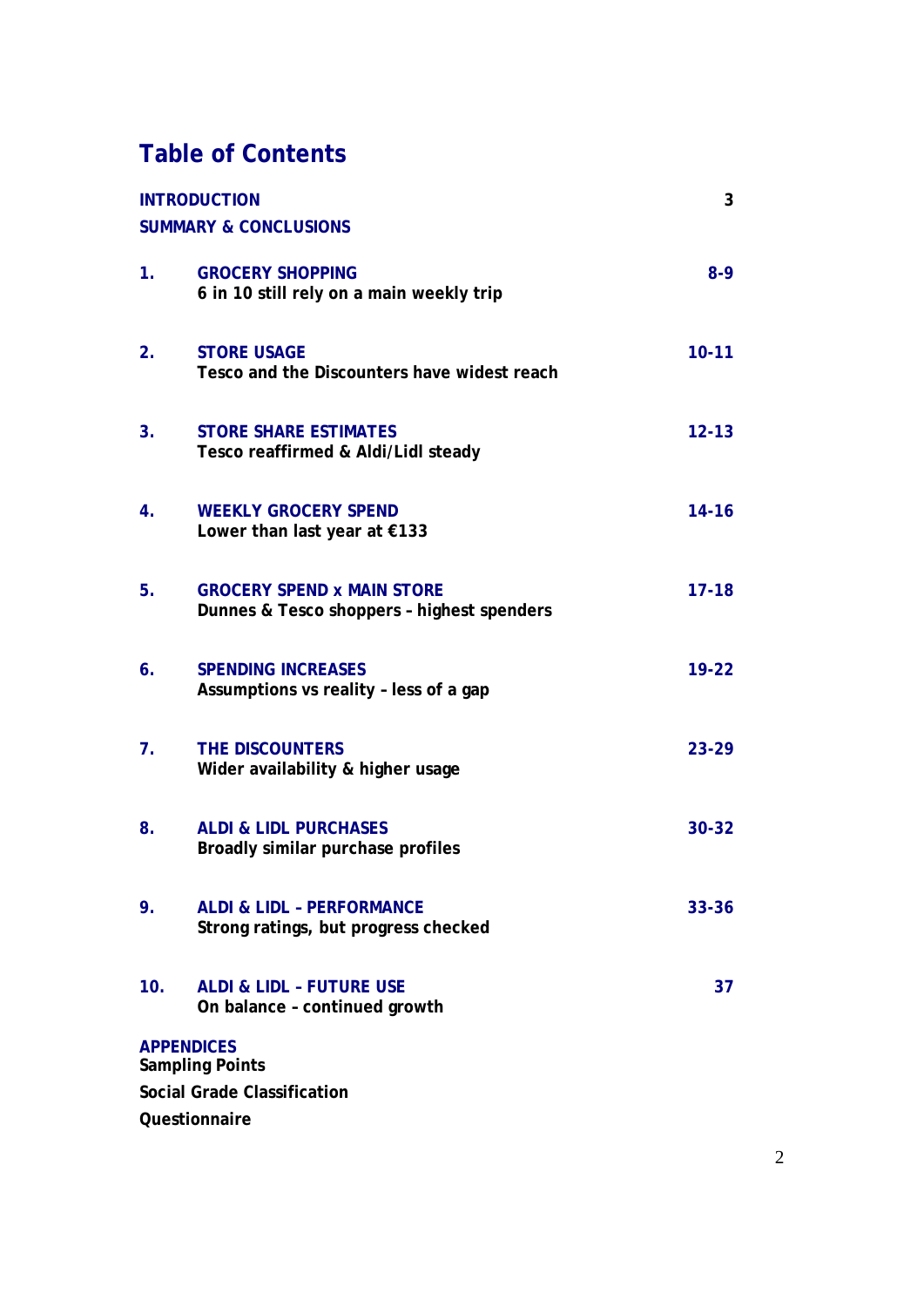## **INTRODUCTION**

This research on grocery shopping has been conducted by Behaviour & Attitudes Limited on an annual basis since 2002, in order to track awareness, usage and perceived performance of the two German discounters, Aldi & Lidl.

This latest stage was conducted during October 2009 and covered the following information:-

- Normal approach to grocery shopping
- **Main store used for grocery shopping**
- **Other stores used for grocery shopping**
- **Estimated weekly spend on groceries nowadays**
- **Estimated weekly spend on groceries a year ago**
- **Reported trends in grocery spending versus last year**
- **Share of grocery spend across main stores**
- **Awareness of Aldi or Lidl**
- **Local availability of Aldi or Lidl**
- **Incidence of visiting Aldi or Lidl**
- **Incidence of shopping in Aldi or Lidl**
- **Figure 1** Frequency of shopping in Aldi or Lidl
- **Aldi/Lidl ratings on range of choice**
- Aldi/Lidl ratings on general product quality
- Aldi/Lidl ratings on value for money
- **Aldi/Lidl ratings on prices vs the main supermarkets**
- **Expectations for future Aldi/Lidl usage**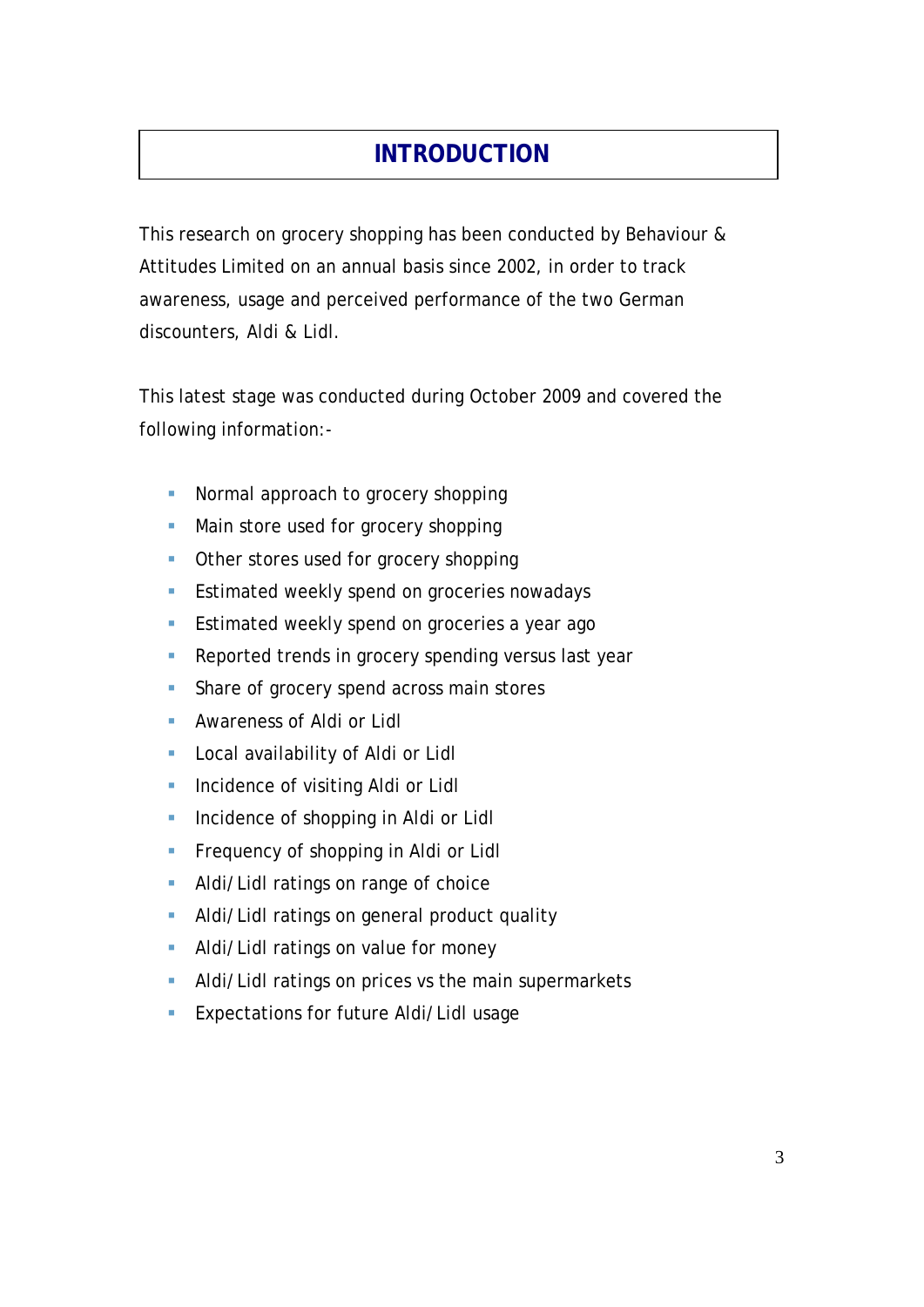All stages of this research have been based on participation in B&A's bi-monthly syndicated Barometer survey. Each Barometer survey is based on a nationally representative quota sample of 1,000 adults (aged 16 years and over).

All interviewing is conducted face-to-face in-home, using a structured questionnaire. Interviewing is carried out across 60 separate sampling points to ensure comprehensive geographical spread, and a fresh sample is used for each survey.

Selection of respondents is determined by quota controls relating to gender, age and social class within region, to ensure a microcosm of the national adult population.

All interviewing is carried out by fully trained and experienced members of B&A's interviewer panel, working under direct supervision throughout the survey. All aspects of this research are conducted in accordance with guidelines from the Market Research Society and ESOMAR (the International representative body for Marketing Research organisations).

Fieldwork for this latest stage was completed between the  $13^{th}$  -  $23^{rd}$ October 2009.

Technical appendices comprise a list of sampling points, social class definitions and a copy of the survey questionnaire.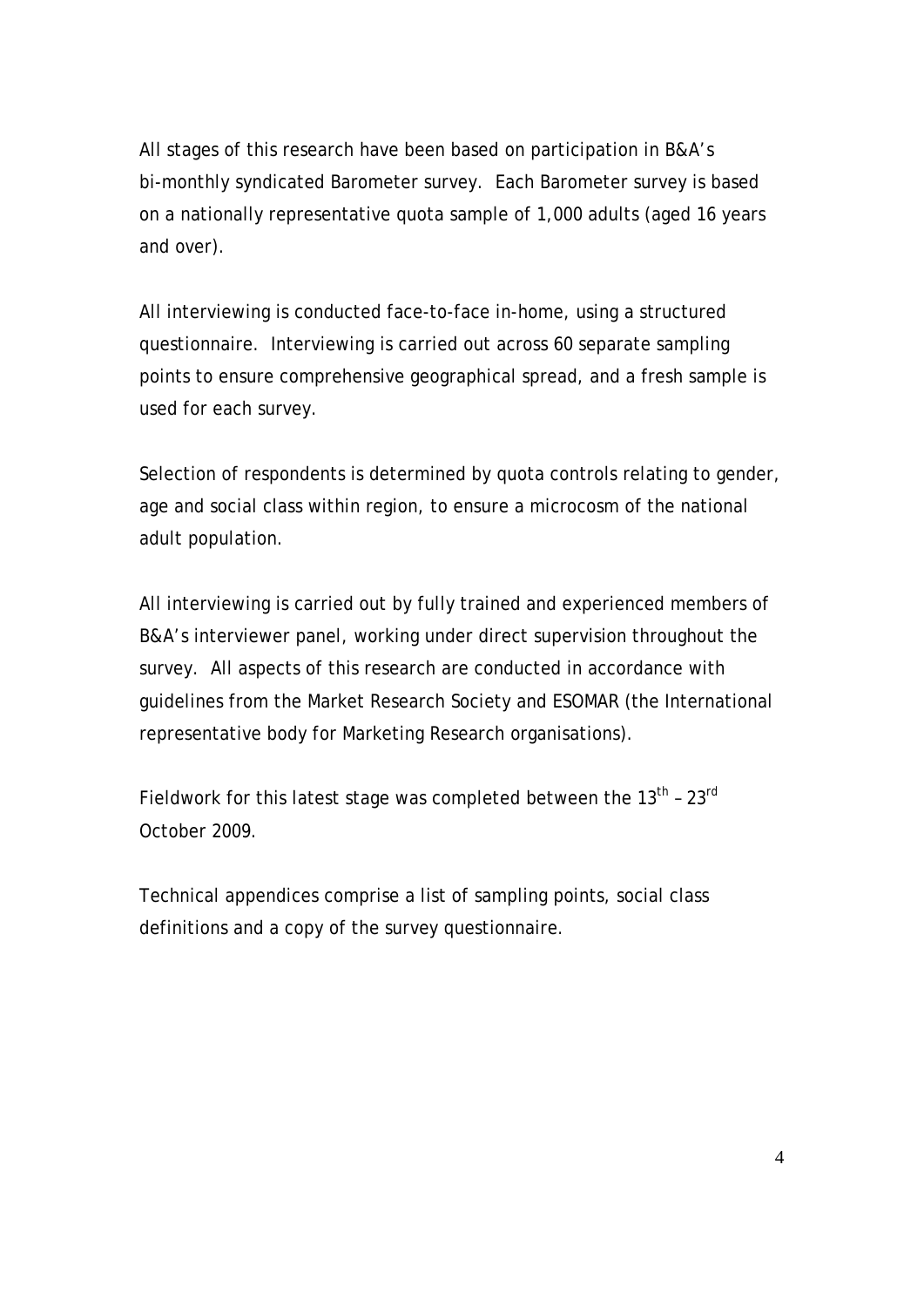### **SUMMARY & CONCLUSIONS**

- A majority of grocery shoppers continue to rely on one main trip weekly (60%). We had seen a gradual increase in spreading this over 2 or more days, but this has seen a reversal this year, in favour of a more varied shopping approach.
- **Tesco and Dunnes remain by far the two most popular choices for** main shopping – but any usage of the discounters has increased further: now ahead of Dunnes and on a par with Tesco. (Indeed usage of Lidl now exceeds that of Dunnes).
- Shopper estimates of where they spend an average of €100 places Tesco with a considerable lead at 27%, Dunnes 21% and the discounters at 25% combined, (Lidl at 15%/Aldi 10%).
- As in the past, Tesco and Dunnes have a stronger shopper presence in urban areas and SuperValu in rural areas.
- Weekly grocery spend estimates are marginally below 2008 level; an average of €133 compared to €136 last year (-2%).
- Dunnes and Tesco main shoppers show the highest grocery spending per household – but per capita expenditure is highest for Superquinn and SuperValu customers.
- In previous waves of this tracking research we saw a consistent tendency for shoppers to exaggerate increases in their grocery spend, compared with their reported spend 'year on year'. Previously shoppers had been assuming double digit increases, but are more measured now in gauging this gap versus last year ( expressed as a decrease).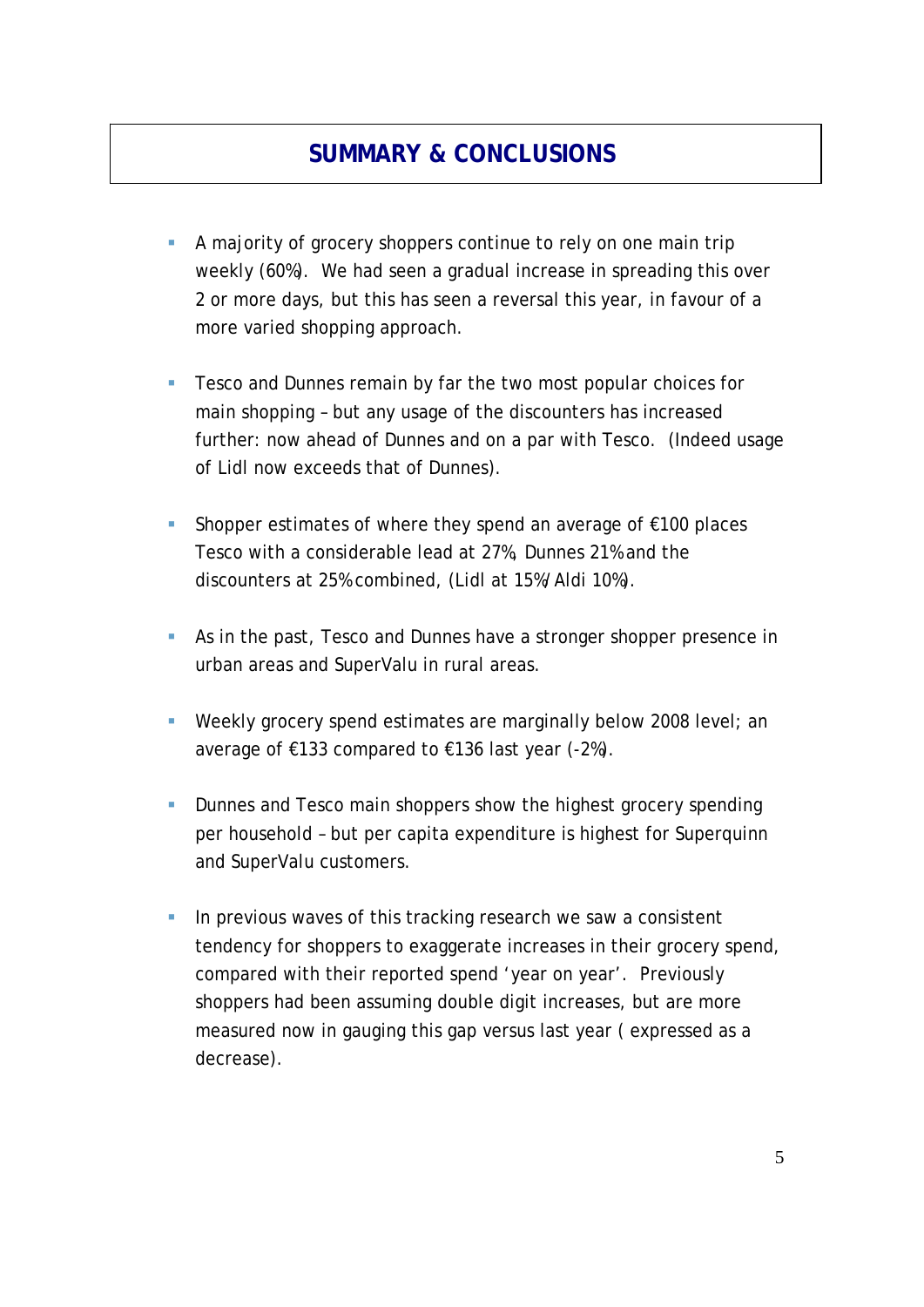- When current expenditure is compared with estimates and actual reports a year ago – a more modest gap emerges for 2009 vs 2008:
	- o Reported spending showed a 2% decrease
	- o Yet shoppers assumed a 9% decrease
- In line with this, just under half of all shoppers now feel they are spending less than last year (38% a little lower and 10% a lot lower) – whereas in all previous measures, a solid majority had claimed to be spending more.
- Aldi and Lidl are now well established 'household names' and both have made further progress on key indices of:
	- o Local availability
	- o Incidence of visiting stores
	- o Incidence of purchasing in stores
- Currently, 8% say they do their main grocery shopping in Lidl, and 7% in Aldi.
- Amongst existing shoppers, frequency of using of either Aldi or Lidl has plateaued after significant gains in 2008.
- **Shopper playback on the 'top ten' most popular purchases was similar** for both chains; fresh fruit & veg the most widely purchased category – ahead of household cleaners, biscuits, cheese, toilet rolls and toiletries.
- However, typical purchases in these discounters embrace a very much broader spectrum of product categories.
- While still very favourably regarded, ratings on range and quality are down slightly for both discounter chains.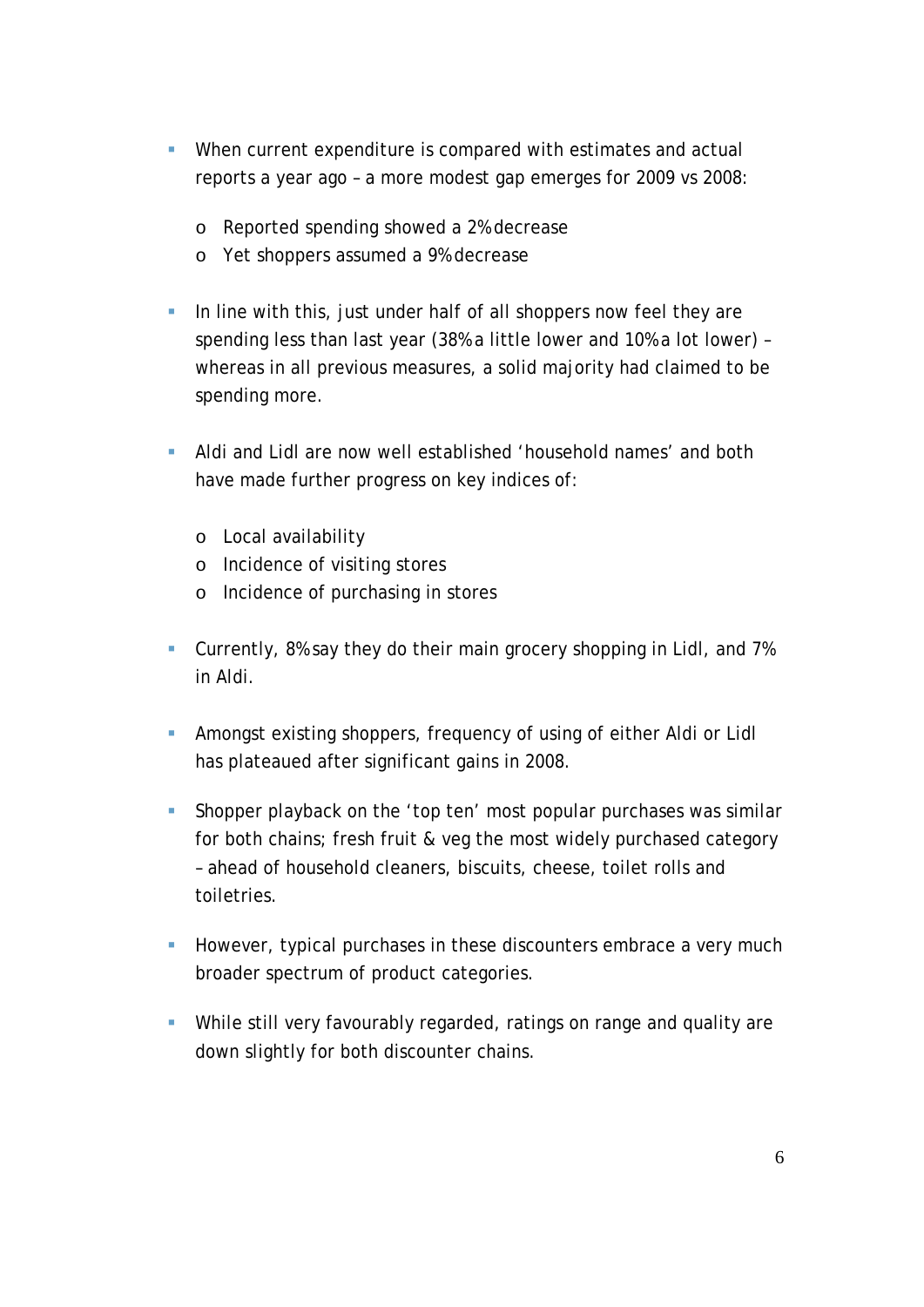- While both rate highly on value for money, Aldi is down slightly versus previous years, and Lidl is holding steady.
- **Similarly in relation to prices versus other stores, both groups still** make a very strong showing - but Lidl's 'lower prices' rating is down versus 2008, whereas Aldi's is steady.
- In 2008 we saw roughly a quarter of shoppers in Aldi and Lidl claiming they would use these stores more often over the coming year – whereas this has dropped to just under 1 in 5 now (a majority in each case anticipating no change).
- **Thus, despite the continuing recession, fewer existing shoppers than** last year feel that doing more shopping in Aldi or Lidl is the solution – perhaps a reflection of the competitive response from more established retailers.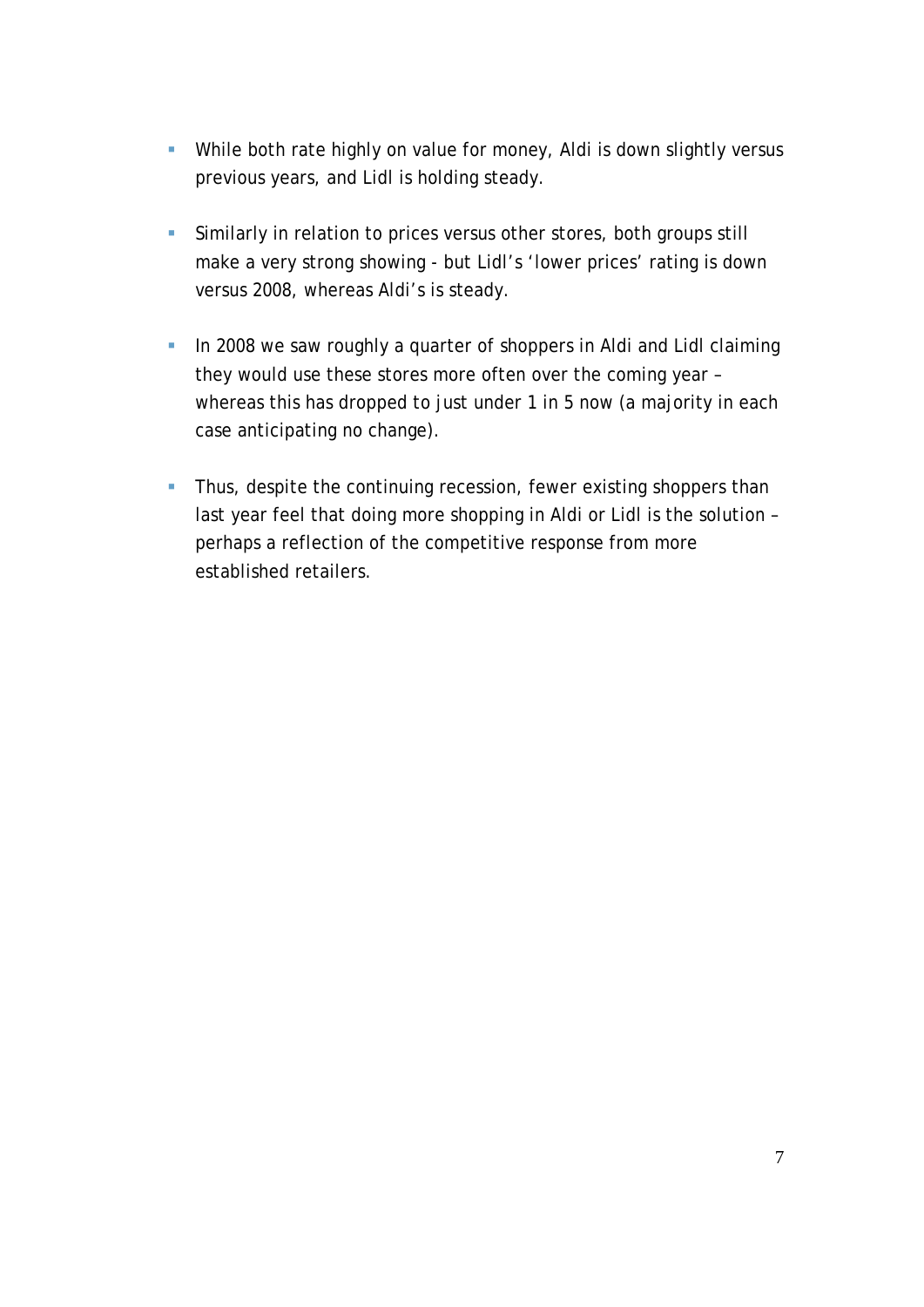# **1. GROCERY SHOPPING**

## **6 in 10 still rely on a main weekly trip**

Reliance on one main weekly shopping trip for groceries remains the norm: 6 in 10 shoppers currently adopting this approach (with some topping up).



A further quarter (25%) spread their grocery shopping over two or more days in the week, with just 6% shopping daily and the balance of almost 1 in 10 varying their approach.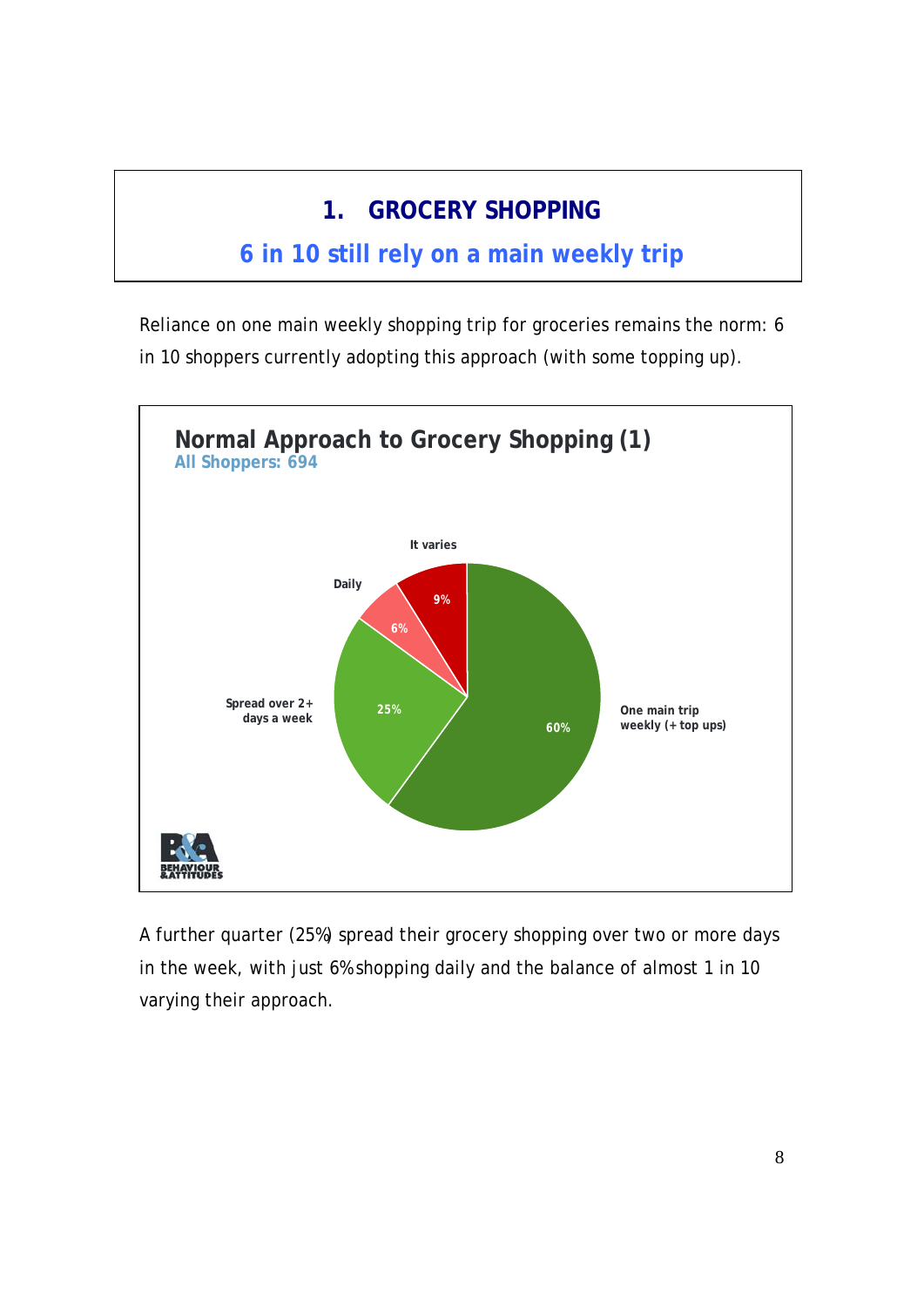

As these historic trend data indicate, majority reliance on one main weekly trip has been very consistent over time.

The main difference in these latest results is an increase among those who now vary their approach (up from 4% to 9%): almost certainly a function of the more pressured economic climate.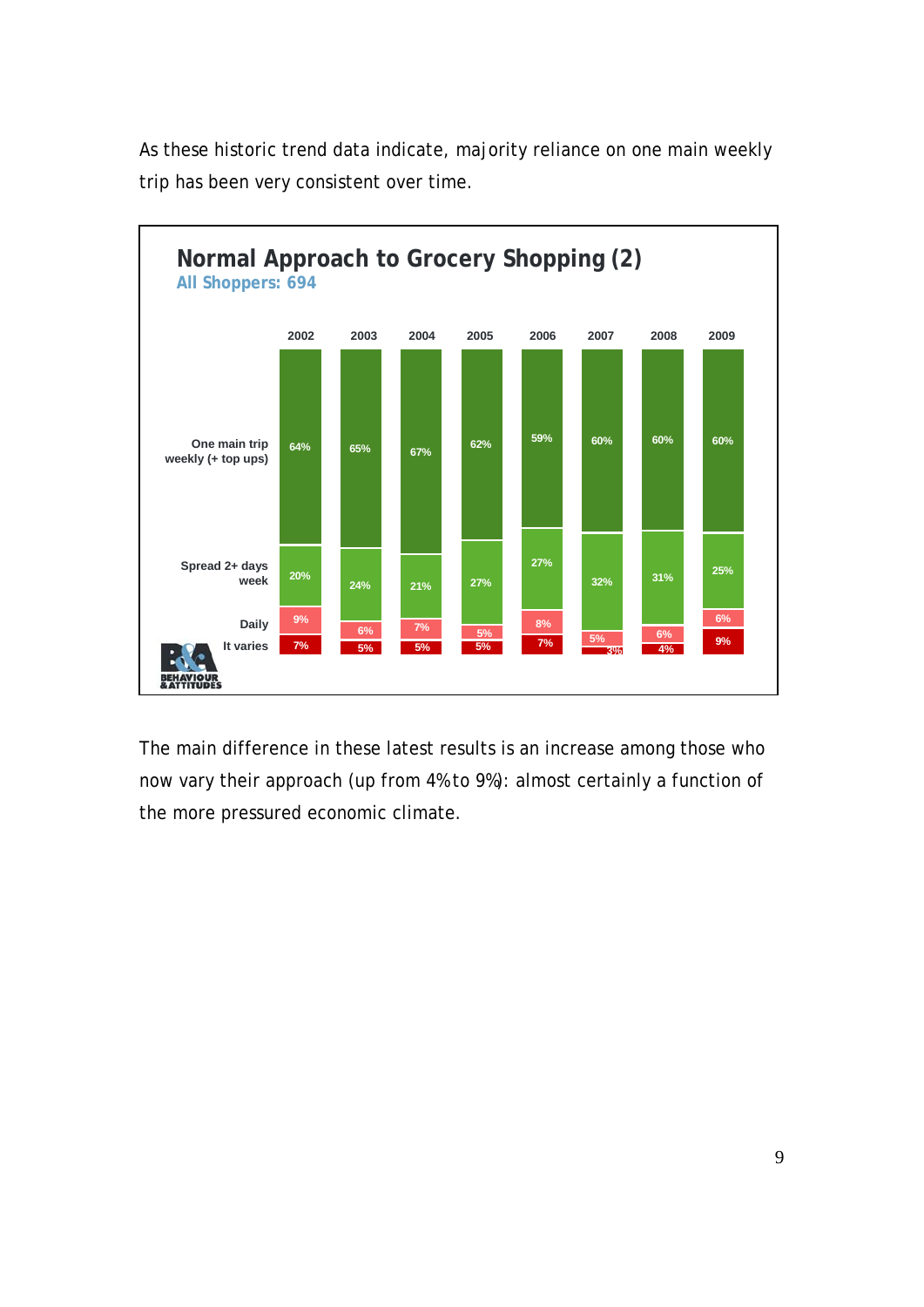## **2. STORE USAGE**

## **Tesco & The Discounters have widest reach**

The chart below summarises main shop choices and any usage levels for the main supermarket groups.

Overall usage shows Tesco and the Aldi/Lidl combination with jointly highest reach at around 6 in 10 shoppers each: Dunnes and SuperValu are next in line, with Lidl usage (at all) now higher than Dunnes (51% vs 44%).



Main store choices show Tesco enjoying a very decisive lead with an estimated share of 34% overall, ahead of Dunnes at 26%, Aldi/Lidl 15% and SuperValu 12% (the two German discounter groups are at a similar level now).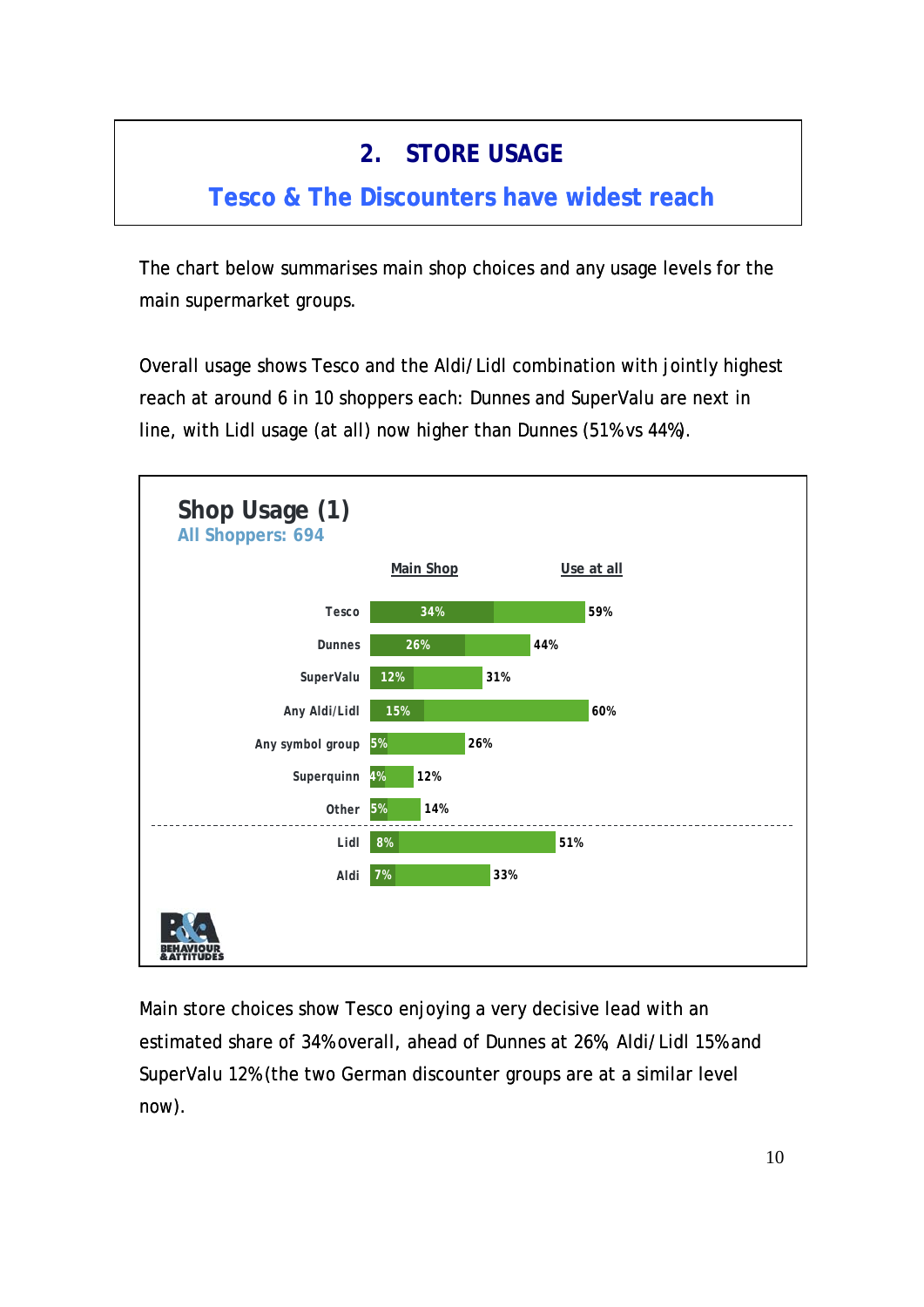This chart compares main shop choices and usage levels for the main supermarket groups, based on a comparison of the two most recent measures and an average for 2002 – 2007.



In broad terms, Tesco has consolidated its position: Dunnes has held fairly steady and SuperValu appears to have lost some ground.

The main dynamic has been progress by Aldi/Lidl, where there has been significant progress over the past two years.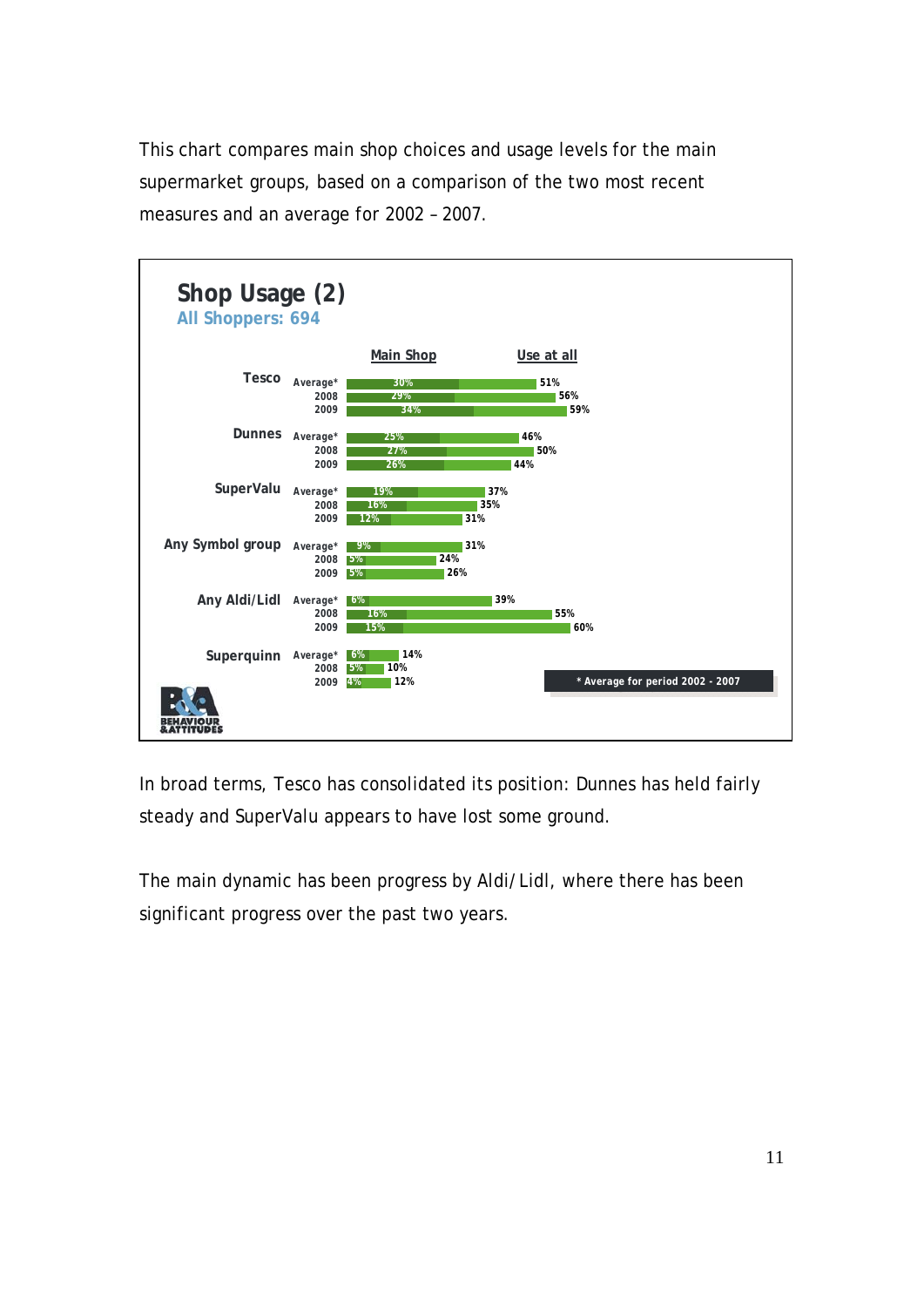# **3. STORE SHARE ESTIMATES**

**Tesco reaffirmed & Aldi/Lidl steady** 

These broadly based market 'share' estimates were based on asking shoppers to describe how they distribute an average €100 expenditure on groceries, across the main retailer brands.



Compared with last year, Tesco has reaffirmed its leadership position:

Dunnes and Aldi/Lidl have held fairly steady and SuperValu appears to have lost ground.

An analysis of the current results on the basis of grocery expenditure, suggests that Aldil/Lidl fare somewhat better among medium and lower spending shoppers.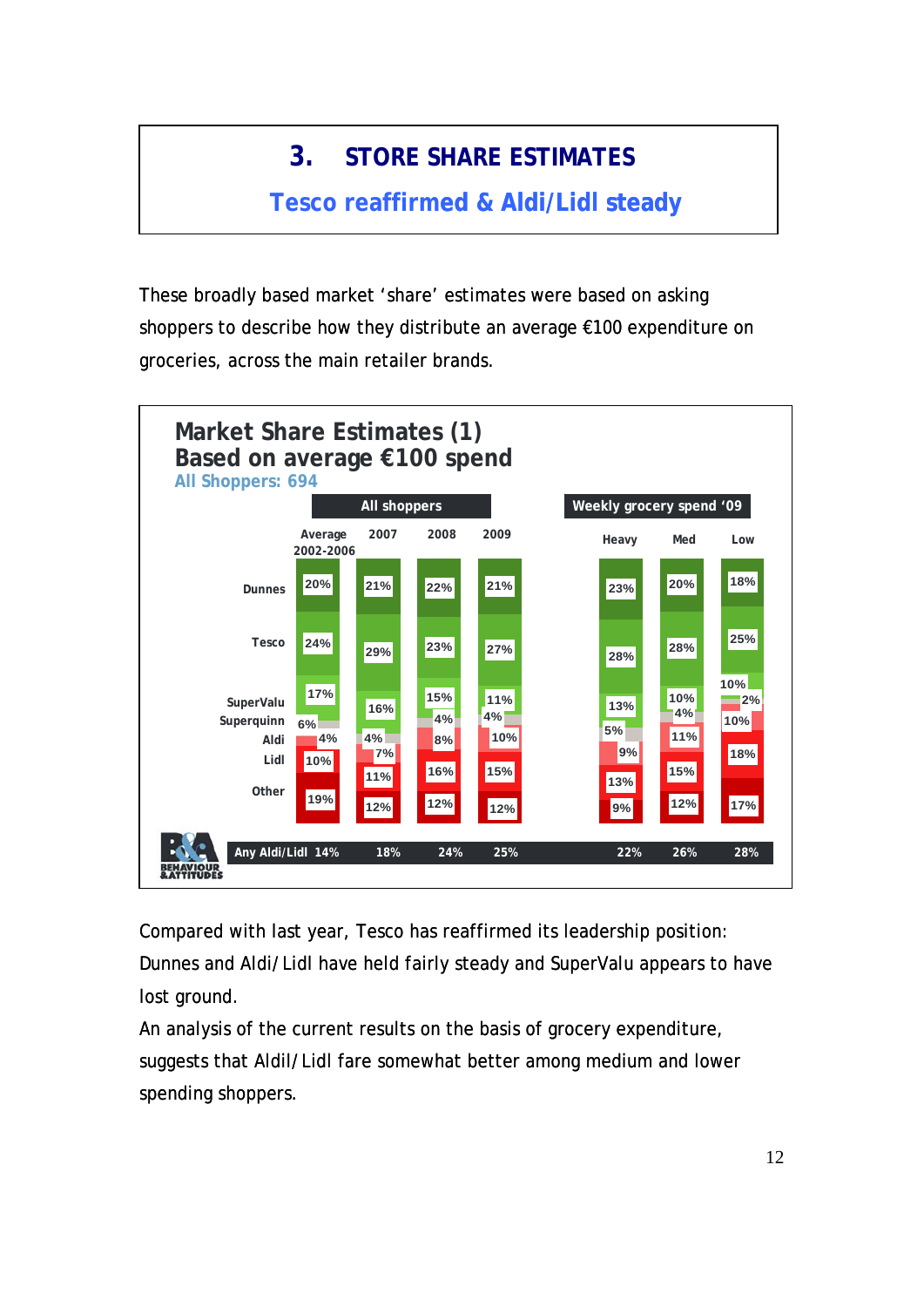Tesco seems to enjoy more of an edge over Dunnes among young and middle aged range shoppers, and those at middle class level.



The Aldi/Lidl combination also has a comparatively higher share among young and middle age range shoppers, and is above average at working class level and in rural areas.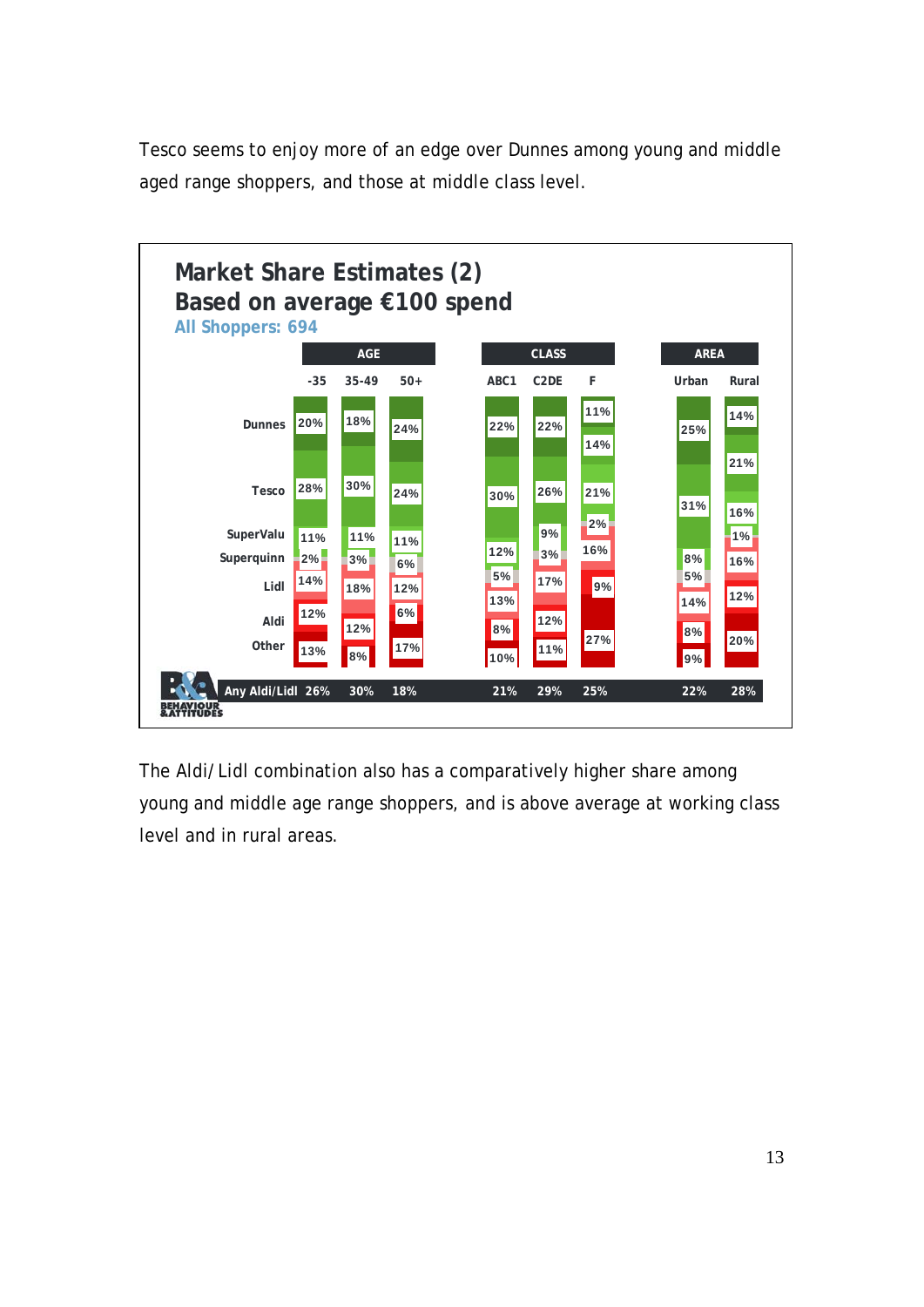## **4. WEEKLY GROCERY SPEND**

**Lower than last year at €133** 

Just over 4 in 10 of these shoppers estimated their weekly grocery expenditure at over €130: around a third put this figure between €90 - €130 and the balance of a quarter claim to be spending less than €90 per week.



In overall terms, this produced an average estimate of €133 for weekly grocery expenditure (with a greater concentration among Medium spenders compared with last years results).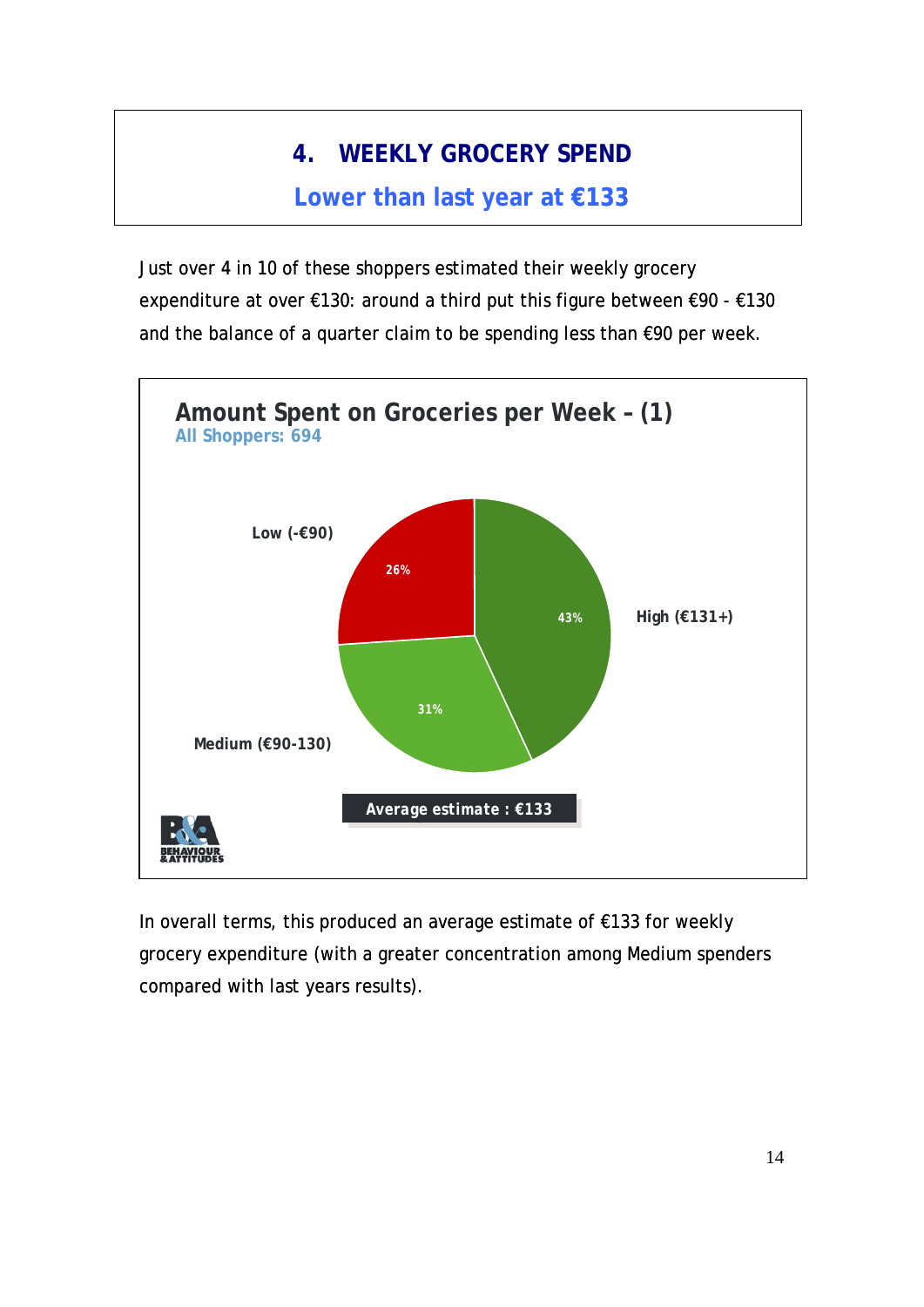

Variations in these averages for weekly grocery expenditure are summarised below for the main demographic sub groups.

These averages for reported expenditure were somewhat higher for women, those in the mainstream family age range and particularly in households with children (over a third higher among those with kids at home).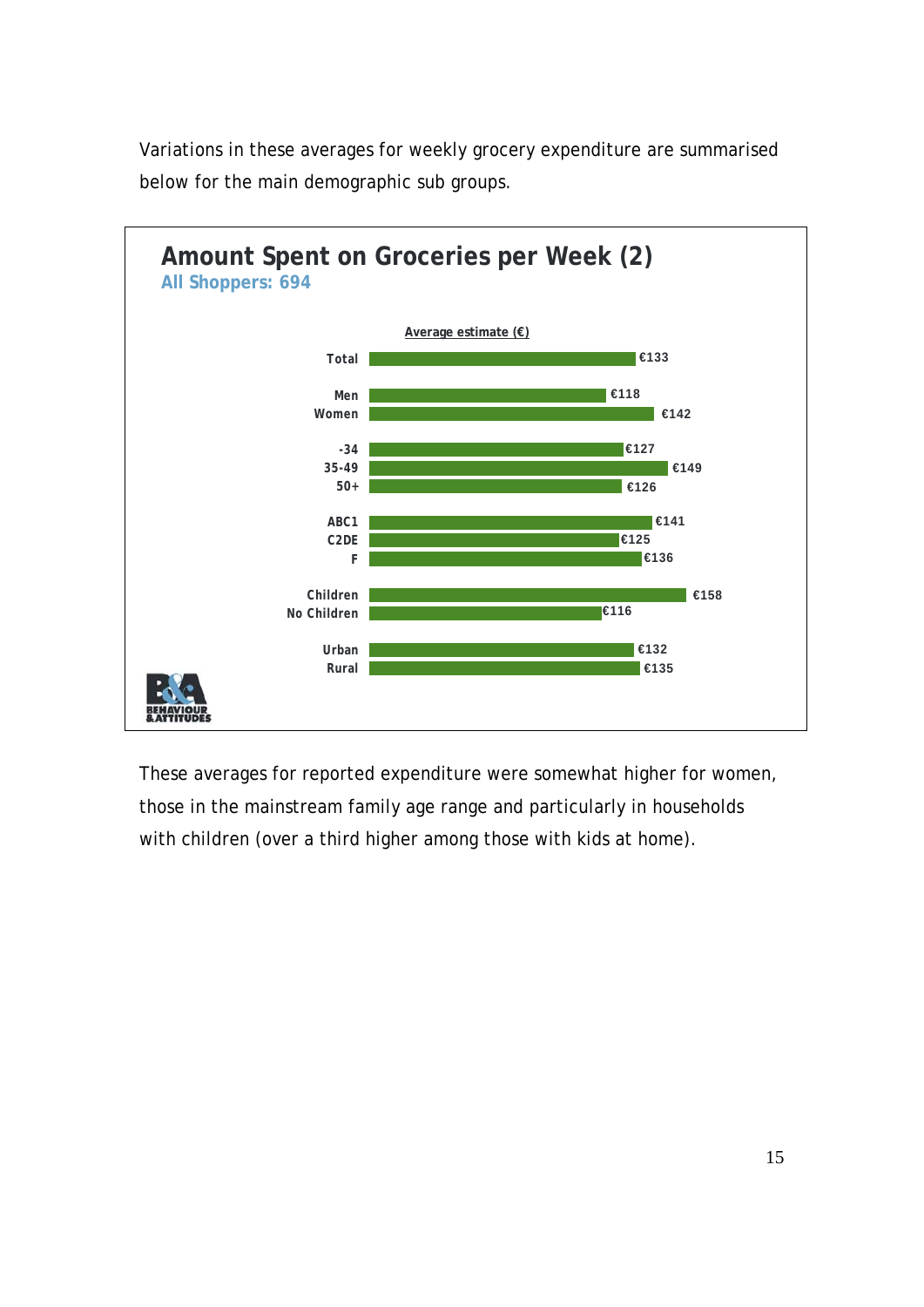

This retrospective summary of average weekly grocery expenditure over the past eight years, provides a very clear picture.

Estimates of grocery spending had been on a constant upward curve between 2002 – 2007, but this plateaued last year, and has fallen back by 2% in this current update.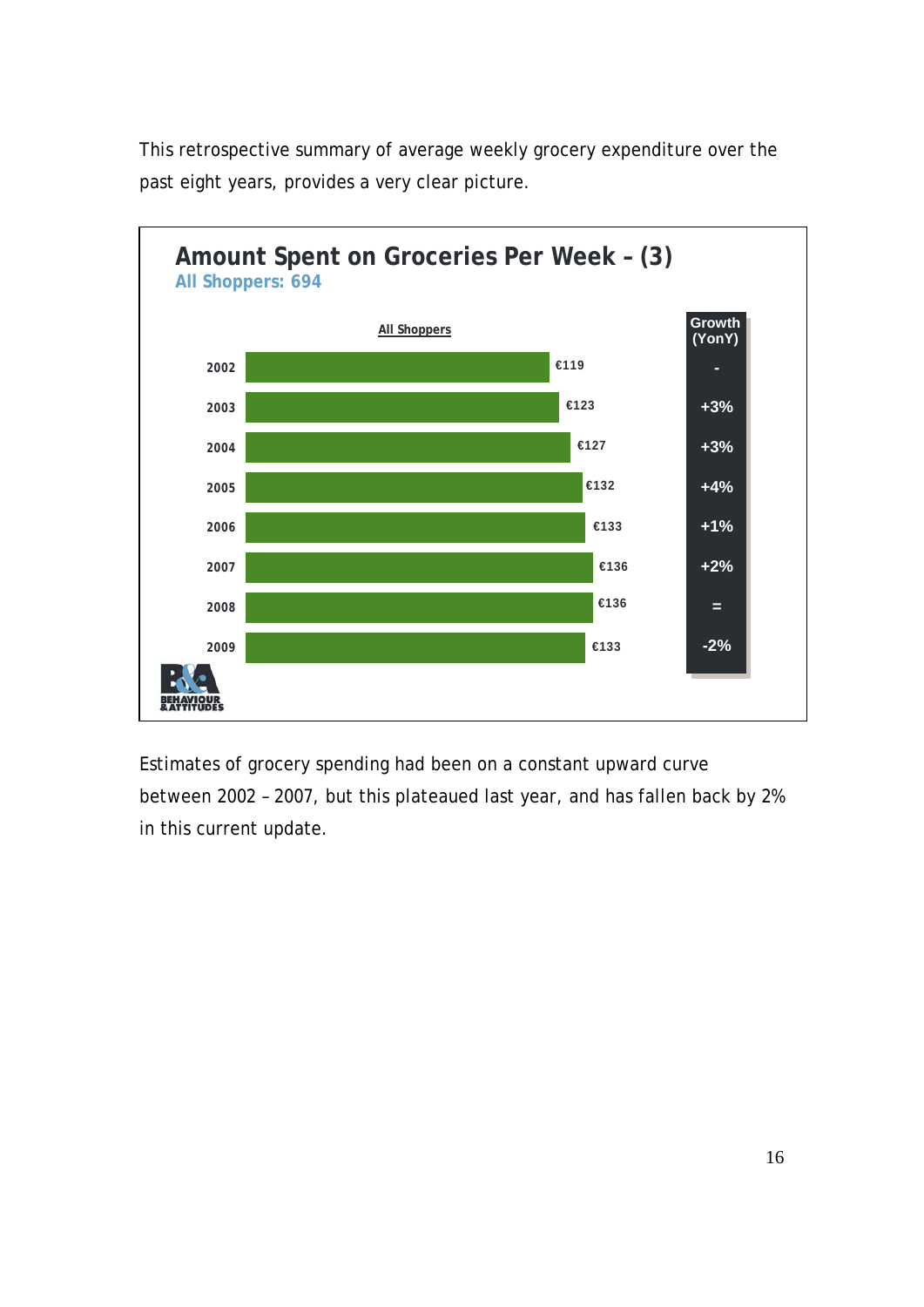# **5. GROCERY SPEND X MAIN STORE**

**Dunnes & Tesco shoppers – highest spenders** 

This summary compares estimates of average weekly expenditure on groceries for each of the last three years, alongside equivalent consolidated data for 2002 – 2006.



The latest results show that Dunnes and Tesco shoppers are the highest spenders, while those using Aldi/Lidl are lowest.

Compared with last year, spending in Superquinn appears to have dropped sharply, with reductions also evident for Dunnes and SuperValu.

In contrast, both the Symbol groups (consolidated) and Tesco shoppers appear to have upped their spending.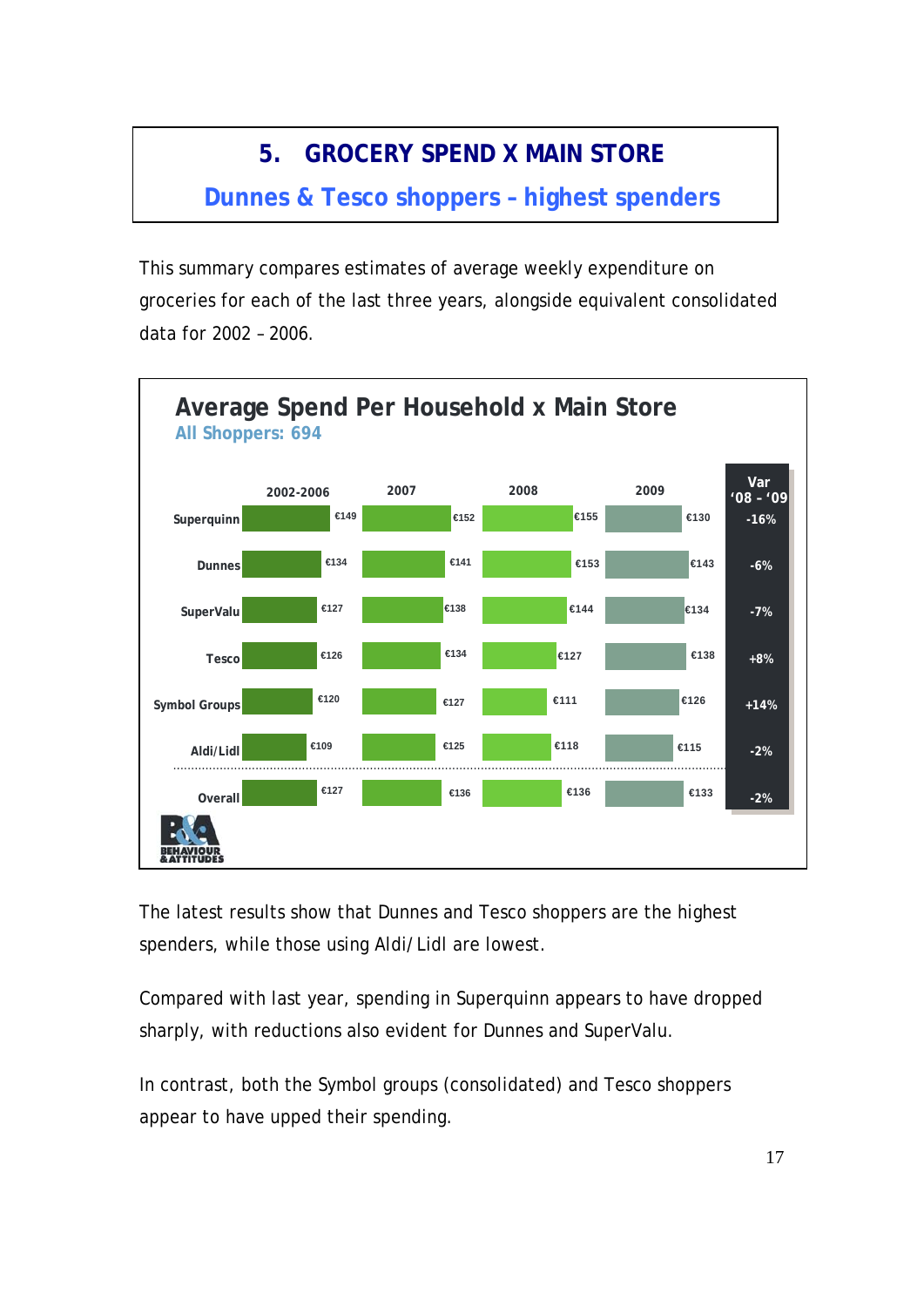It may also be helpful to look at these latest estimates of grocery spending across the main retail brands by taking account of household size to identify per capita expenditure.



As there is some variation in the average household size for customers of these groups, this produces a rather different rank order in which spend per head is highest overall for Superquinn, just ahead of a secondary grouping which comprises SuperValu, the Symbol groups and Dunnes (Tesco registering slightly lower and Aldi/Lidl representing the baseline).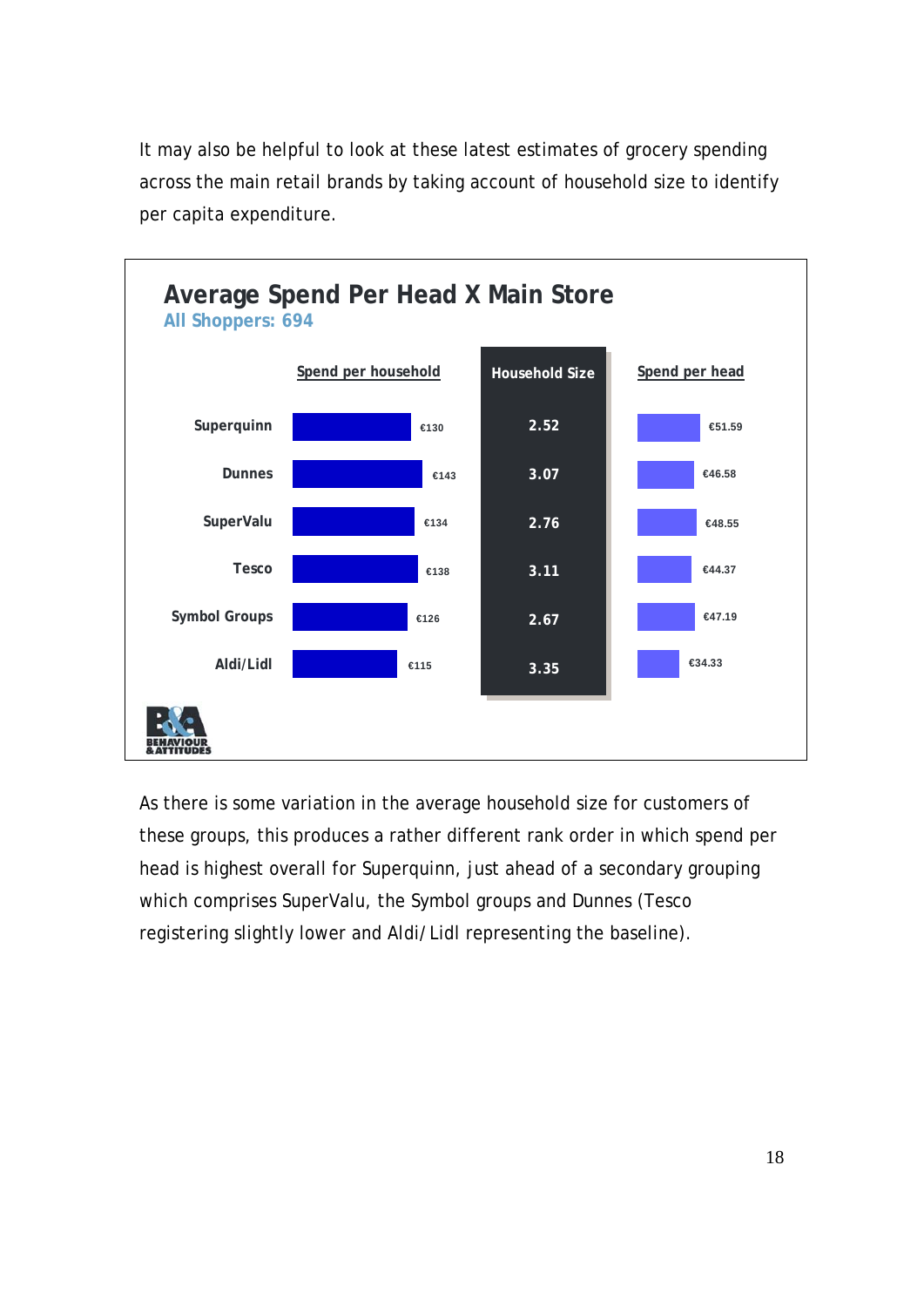# **6. SPENDING INCREASES**

### **Assumptions vs Reality – Less of a Gap**

As previous stages of this tracking survey have illustrated, grocery shoppers invariably exaggerate the extent to which they feel their grocery spending has increased from one year to the next.

This chart summarises three key measures for 2008 and 2009:

- **Current estimates of weekly spending**
- **Estimated weekly spending a year ago**
- **Reported weekly spending a year ago**

By drawing on these three measures, we can identify the gap between assumptions and actual (reported) spending.

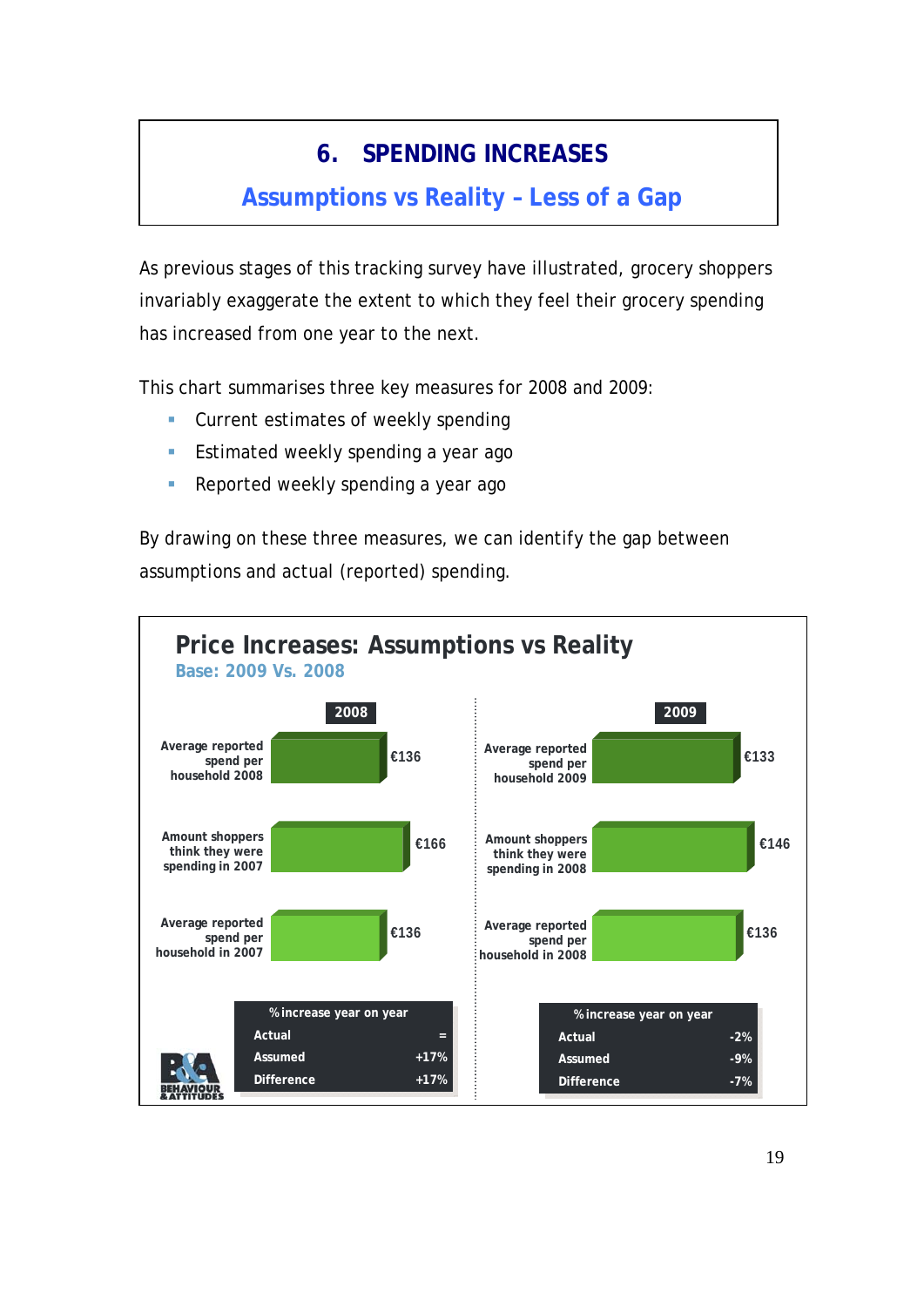In 2008, 'year on year' increases in grocery expenditure showed no change, although shoppers assumed that on average they were spending 17% more on groceries.

In the latest results, this gap has closed considerably: the actual change recorded 'year on year' was a decline of 2% but the assumed decrease was 9% (i.e. a net difference of 7 percentage points between reported and assumed reductions in grocery expenditure).

Looking back at the historic pattern of these differences between actual (reported) and assumed changes in grocery spending levels serves to emphasise the very dramatic turnaround in these latest figures.



Following a six year sequence in which assumed increases in spending ran well ahead of actual reported figures, we have seen a total reversal now (i.e. a 'reverse swing' of 24 percentage points between assumptions last year and this year).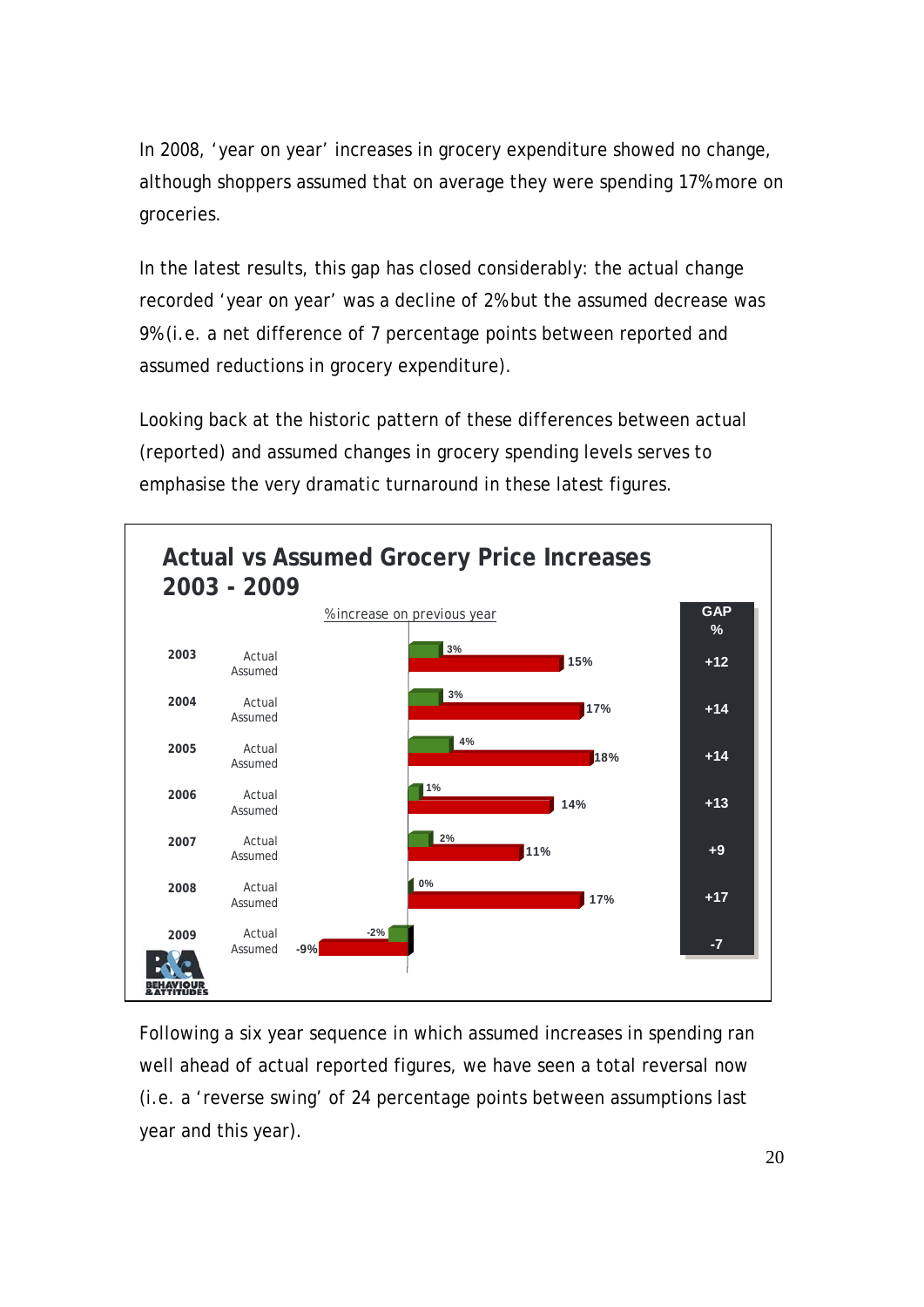A related question asked shoppers to compare their grocery spending this year compared with last year, and the latest results showed a remarkable contrast with the preceding pattern.



In the two previous years, between two thirds and three quarters of all shoppers estimated that their current spending was higher than the previous year.

In a complete turnaround, the latest results show just 13% of shoppers claiming higher expenditure now, whereas 37% felt there was no change and almost half (48%) now say they are spending less than in 2008.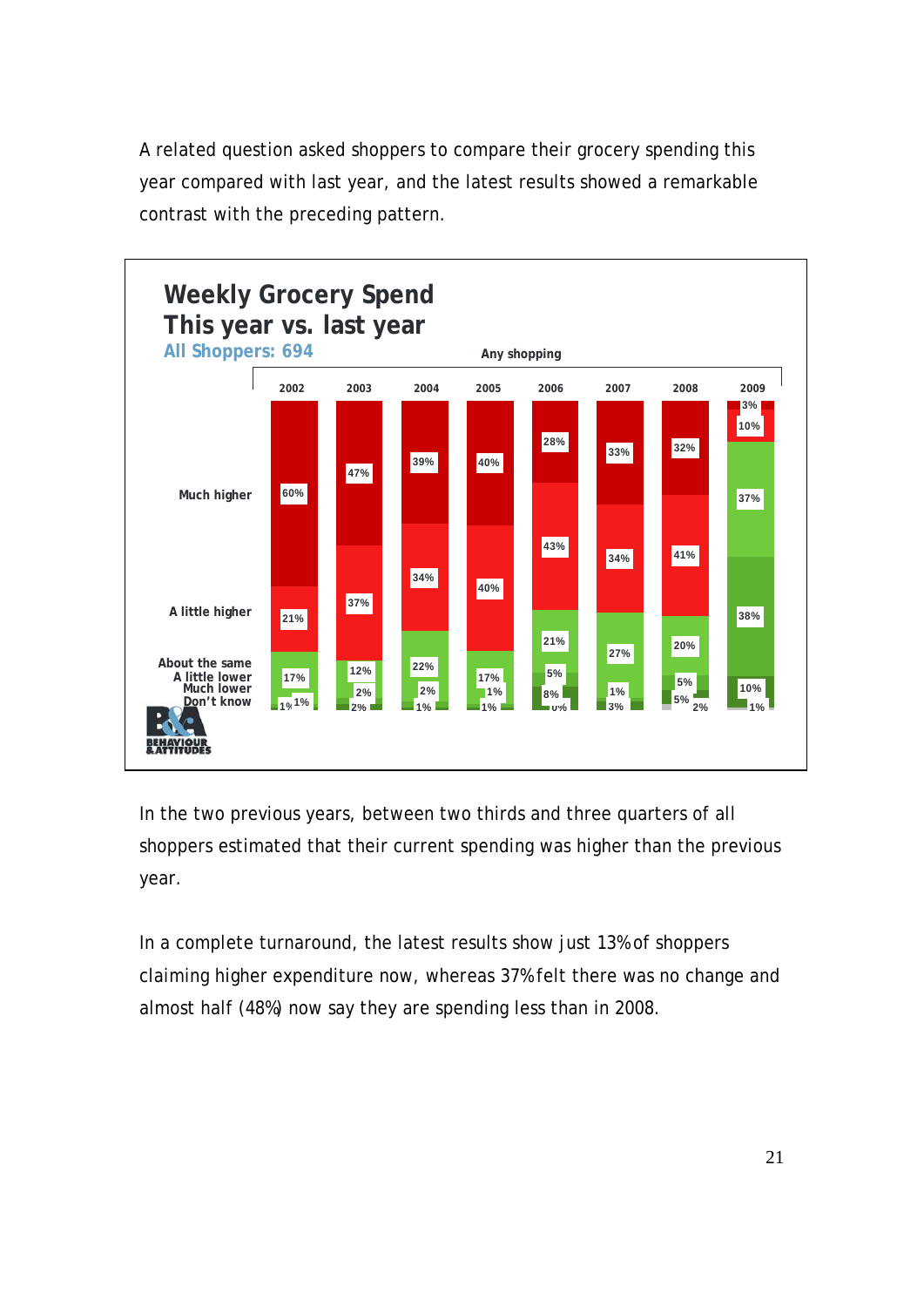It is also useful to look at these latest results on the basis of weight of grocery spending, and for those using Aldi or Lidl (LRDs).



In short, those at the lower end of the spending scale are even more convinced that they are spending less on groceries nowadays, and this pattern was similar for those using Aldi/Lidl (either as their main store or part of their repertoire).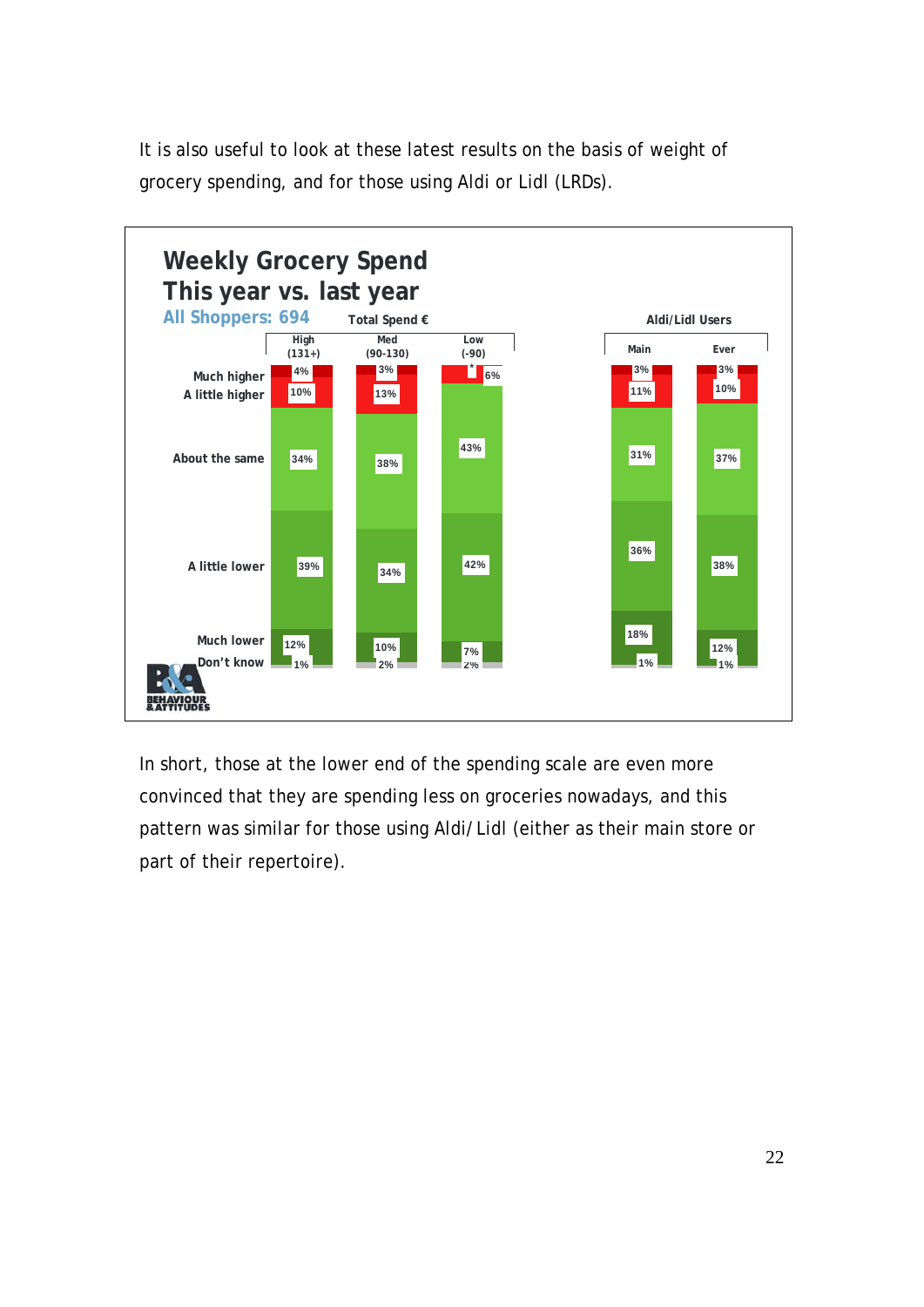## **7. THE DISCOUNTERS**

**Aldi & Lidl – Wider Availability & Higher Usage** 

As far back as 2005, both of the German discounter brands already enjoyed universal recognition.



Not surprisingly in view of their stronger presence and more 'mainstream' role, this still applies to both brands.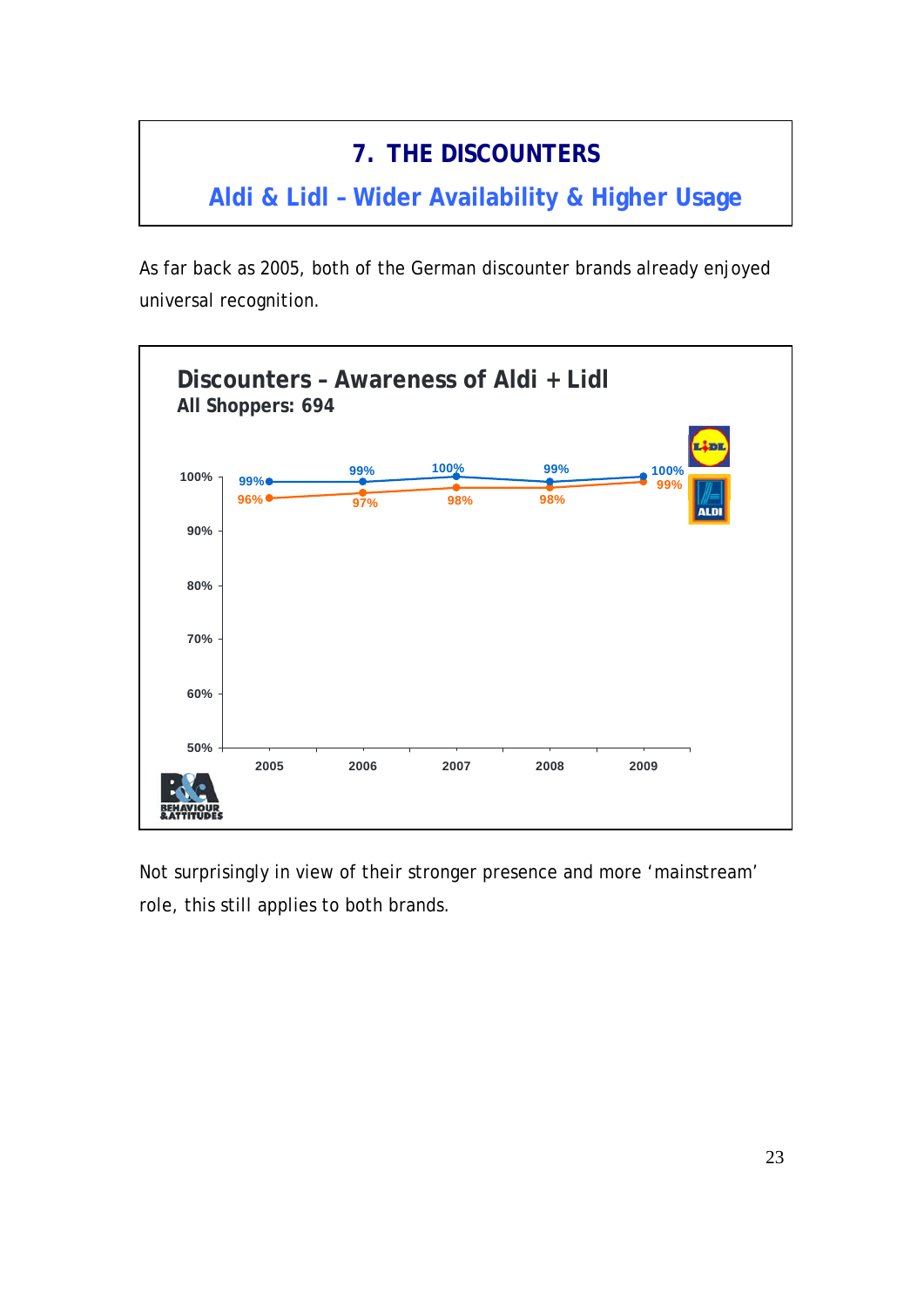Back in 2005, three quarters of all grocery shoppers had claimed to have a Lidl within shopping distance of their home and, the equivalent figure for Aldi was just over half.



Within the intervening four years, perceptions of local availability for both German discounters has increased very significantly: Lidl to a level of 9 in 10 and Aldi to 3 in 4 shoppers.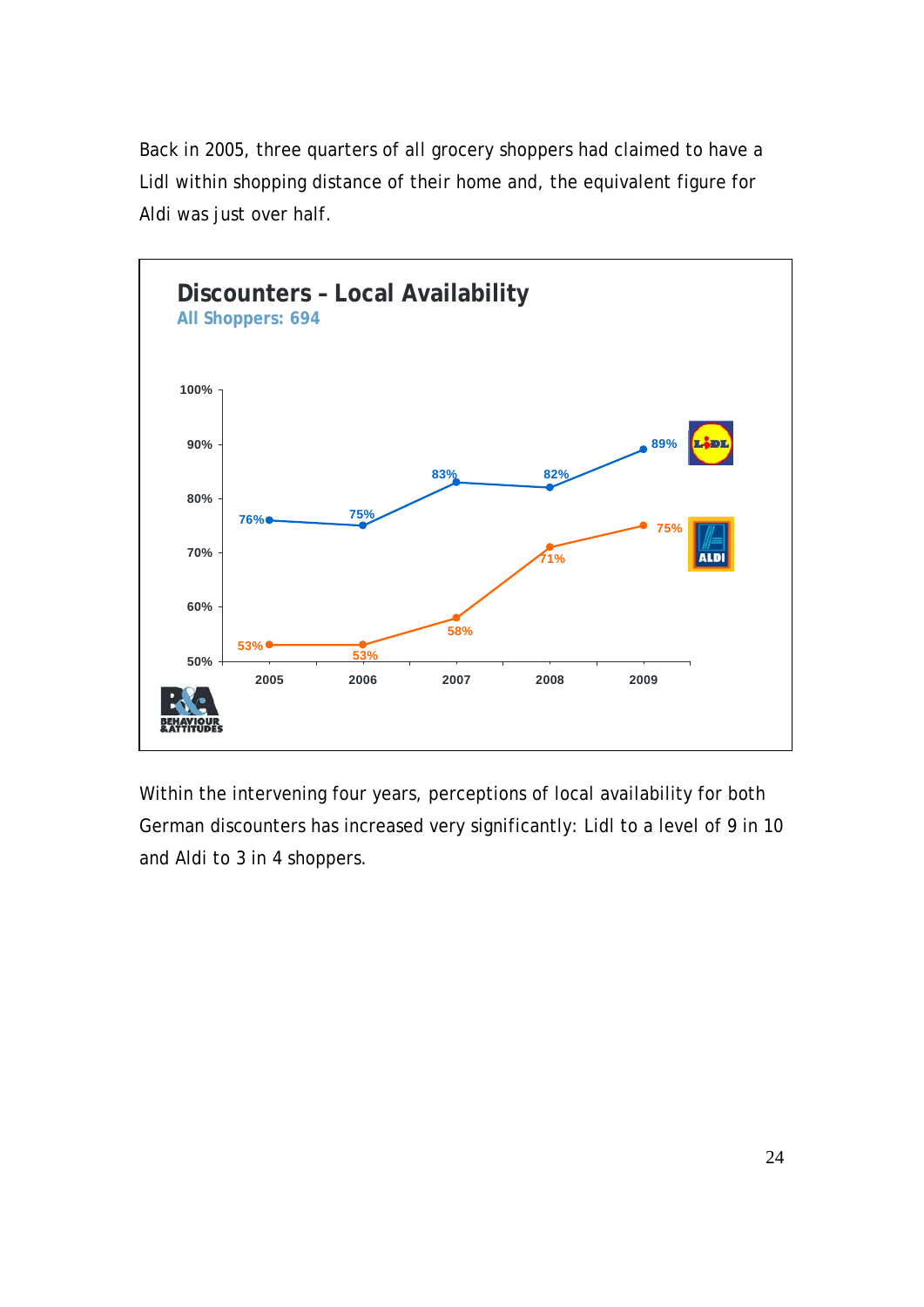

Steady and sustained progress is also evident in relation to reported experience of visiting outlets within the two German discounter networks.

Between 2005 and 2009, the claimed incidence of visiting Lidl rose from 67% to 89%, and in the case of Aldi from 47% to 69%.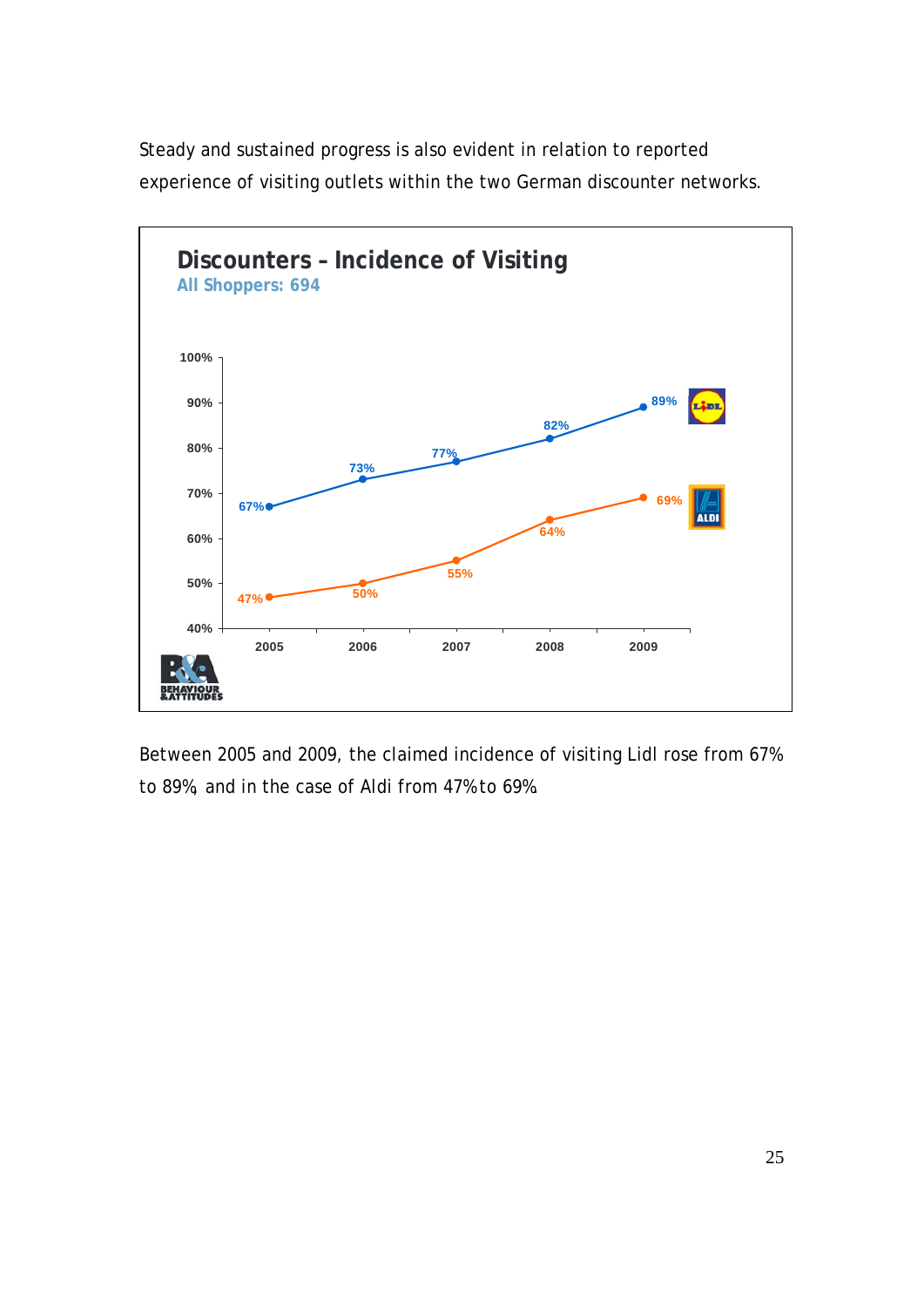

A similar measure on the reported incidence of shopping in either Lidl or Aldi outlets is summarised here.

Between 2005 and 2009, direct experience of shopping in Lidl rose from 59% to 77%, and in the case of Aldi from 37% to 58% (i.e. solid and consistent expansion of the franchise for both brands).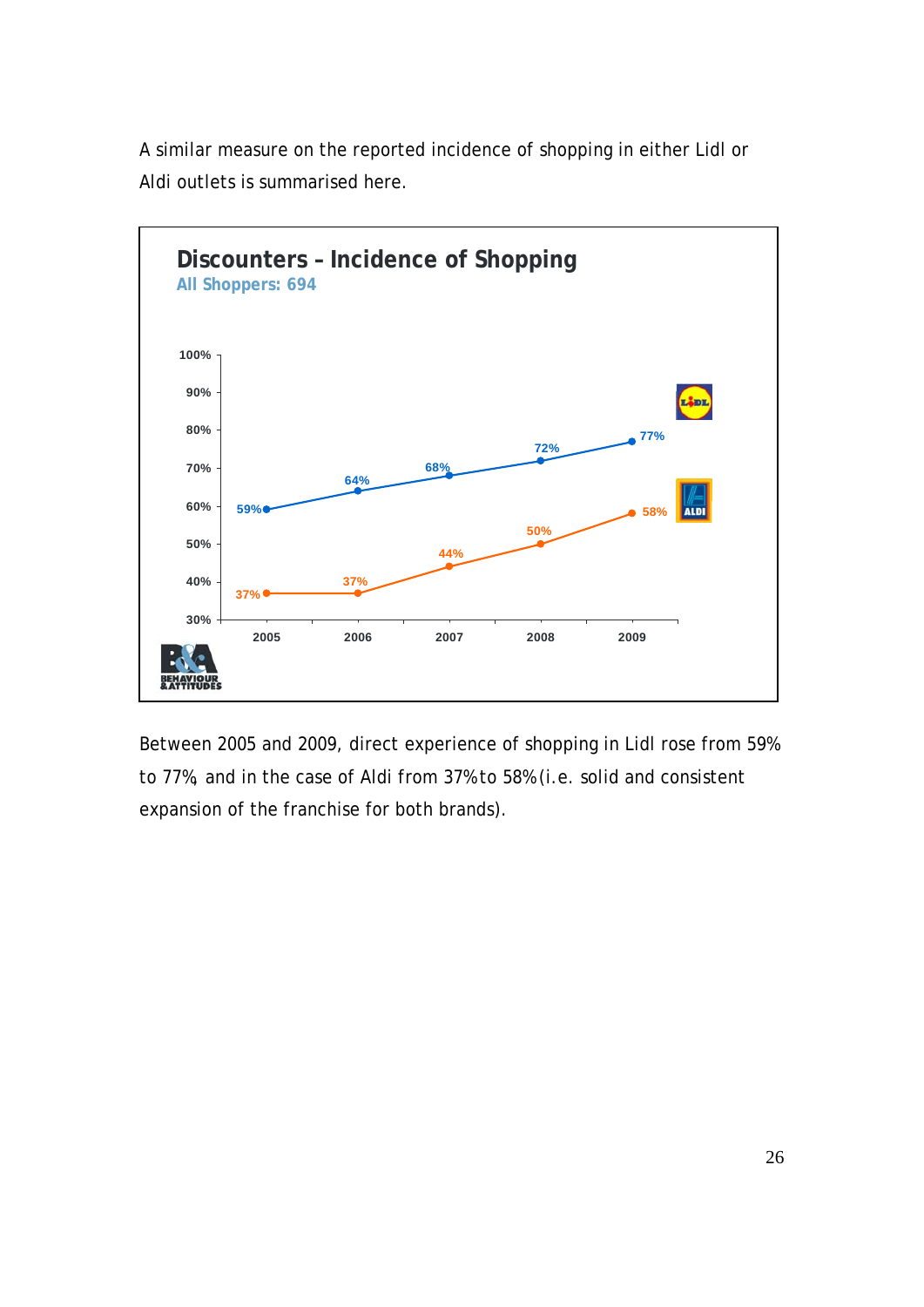

The current brand status for Aldi on these key measures is summarised below.

This confirms universal awareness, local availability for three quarters of all shoppers, visits by 7 in 10 and shopping by almost 6 in 10.

A third claimed to use Aldi outlets at least monthly or more often, with a core of 7% who regard it as their main grocery store.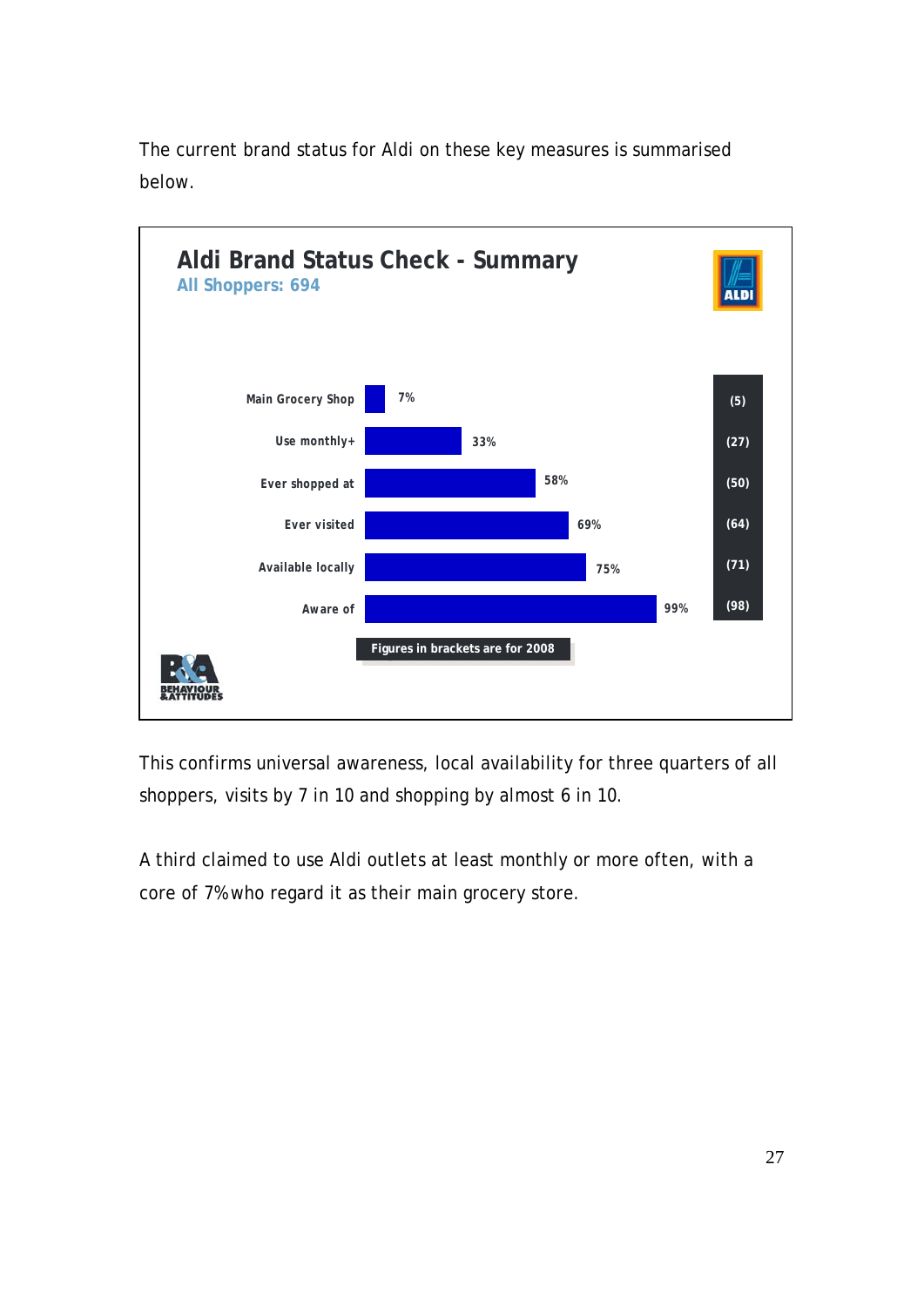The equivalent brand status summary for Lidl shows an even stronger set of metrics.



This demonstrates universal awareness for Lidl; local availability and direct experience of visiting at a level of 9 in 10, and shopping there by three quarters.

Half of all grocery shoppers now claim to use Lidl monthly or more often, with 8% regarding it as their main grocery store.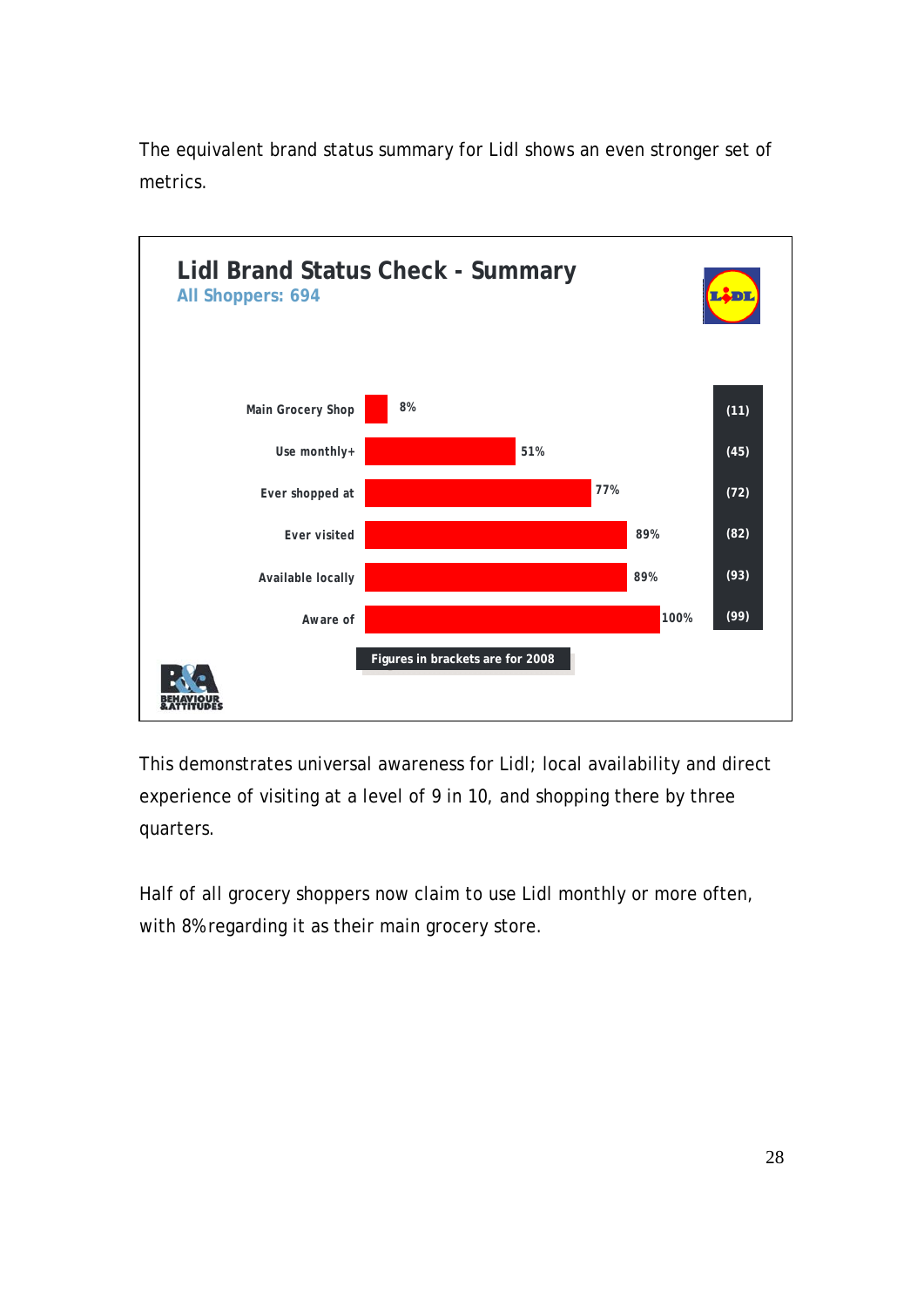Reported frequency of shopping in either Aldi or Lidl highlights an interesting pattern for both discounter chains.



In both cases, there was a marked step up in the proportion of those claiming to use these outlets at least weekly or more often, between 2007 and 2008.

However in both cases, there has been little change in the latest update for 2009, which suggests that some degree of plateauing has occurred.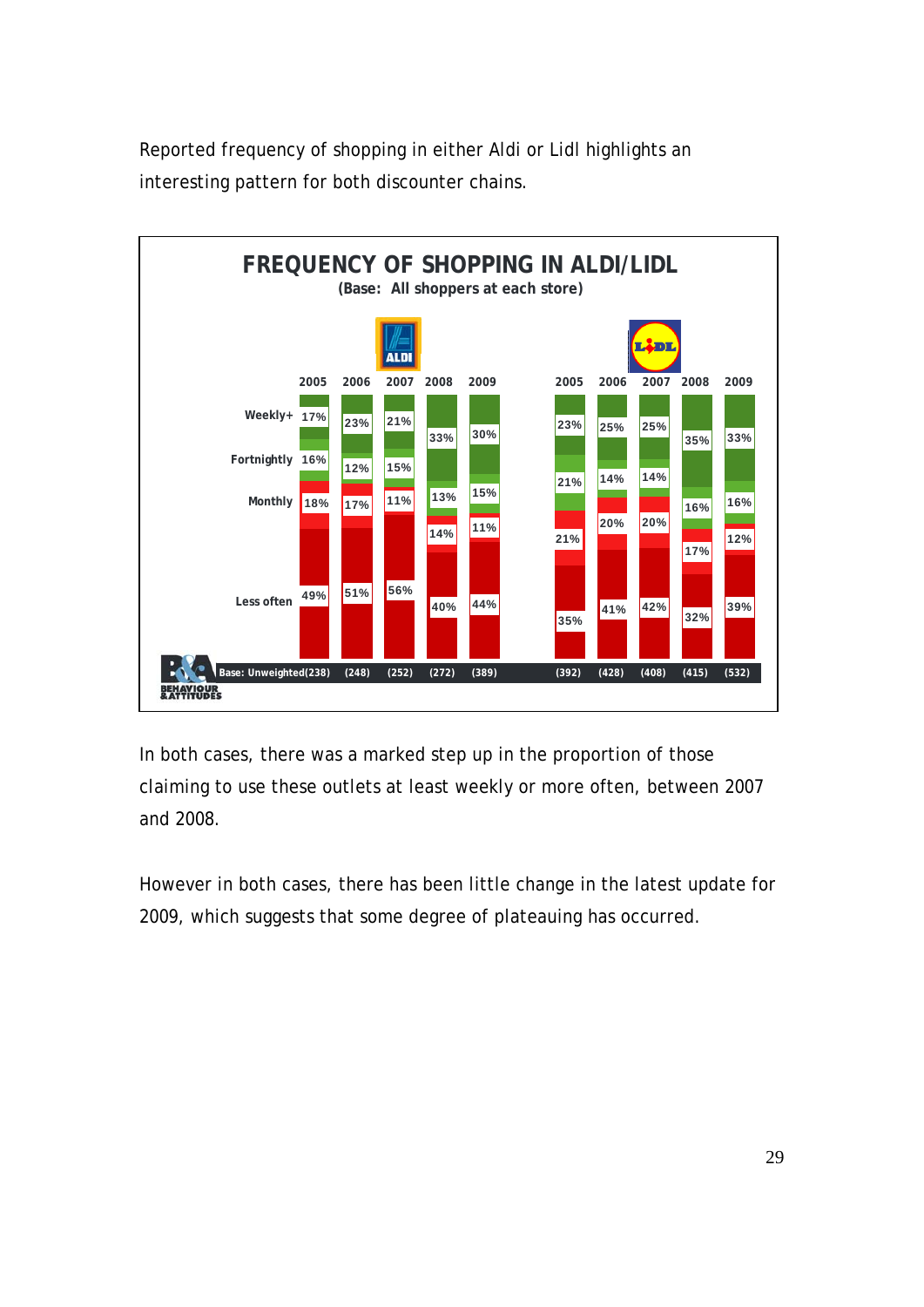# **8. ALDI & LIDL PURCHASES**

### **Broadly Similar Purchase Profiles**

The 'top ten' most popular product categories for purchases in Aldi and Lidl are summarised below.

While the mix was broadly similar for both discounter chains, it would appear that toilet tissues feature somewhat more prominently for Lidl, and household cleaners for Aldi.

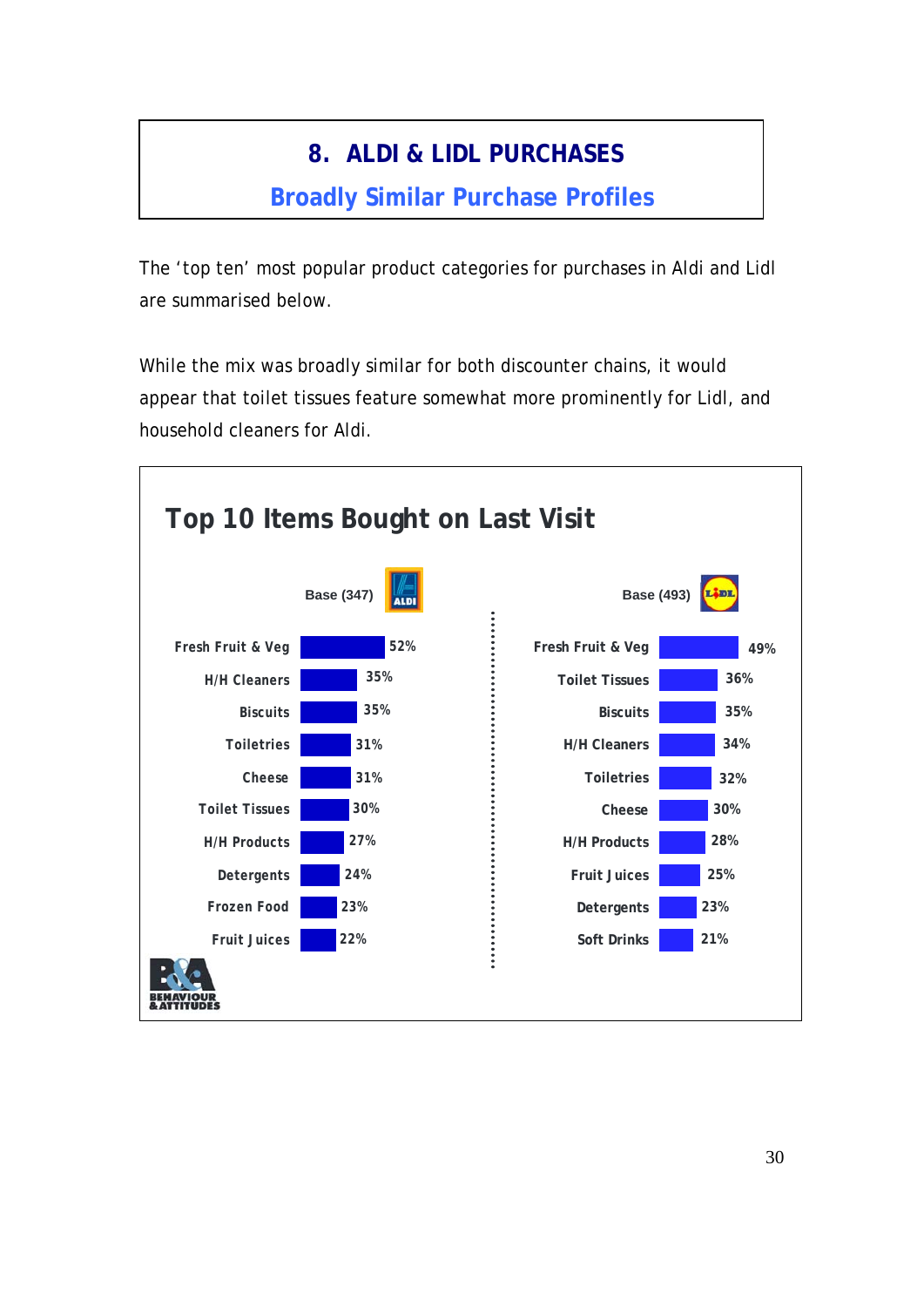A more detailed breakdown of the items bought on most recent visits to Aldi or Lidl is summarised in the table below and its continuation over the page.

|                              | <b>ALDI</b>   | idi           |
|------------------------------|---------------|---------------|
| Base:                        | 347           | 493           |
|                              | $\frac{0}{0}$ | $\frac{0}{0}$ |
| Fresh fruit & veg            | 52            | 49            |
| <b>Toilet tissues/rolls</b>  | 30            | 36            |
| <b>Household cleaners</b>    | 35            | 34            |
| <b>Toiletries</b>            | 31            | 32            |
| <b>Biscuits</b>              | 35            | 35            |
| <b>Cheese</b>                | 31            | 30            |
| <b>Household products</b>    | 27            | 28            |
| Detergents/washing powder    | 24            | 23            |
| Juices/fruit juices          | 22            | 25            |
| Fresh meat                   | 18            | 17            |
| Frozen food                  | 23            | 23            |
| Soft drinks                  | 18            | 21            |
| Cereals                      | 19            | 19            |
| Confectionery                | 14            | 16            |
| <b>Butter/spreads</b>        | 13            | 16            |
| Pasta/noodles                | 20            | 18            |
| Pre-packed bread             | 17            | 15            |
| Bacon/rashers                | 15            | 15            |
| <b>DIY items</b>             | 18            | 16            |
| Ice cream                    | 18            | 15            |
| Cakes                        | 12            | 9             |
| Hardware                     | 10            | 10            |
| <b>Electrical appliances</b> | 11            | 11            |
| Chips                        | 9             | 11            |

Perhaps the most striking aspect of this first half table is the broad range and variety of lines which are now purchased from these two store networks.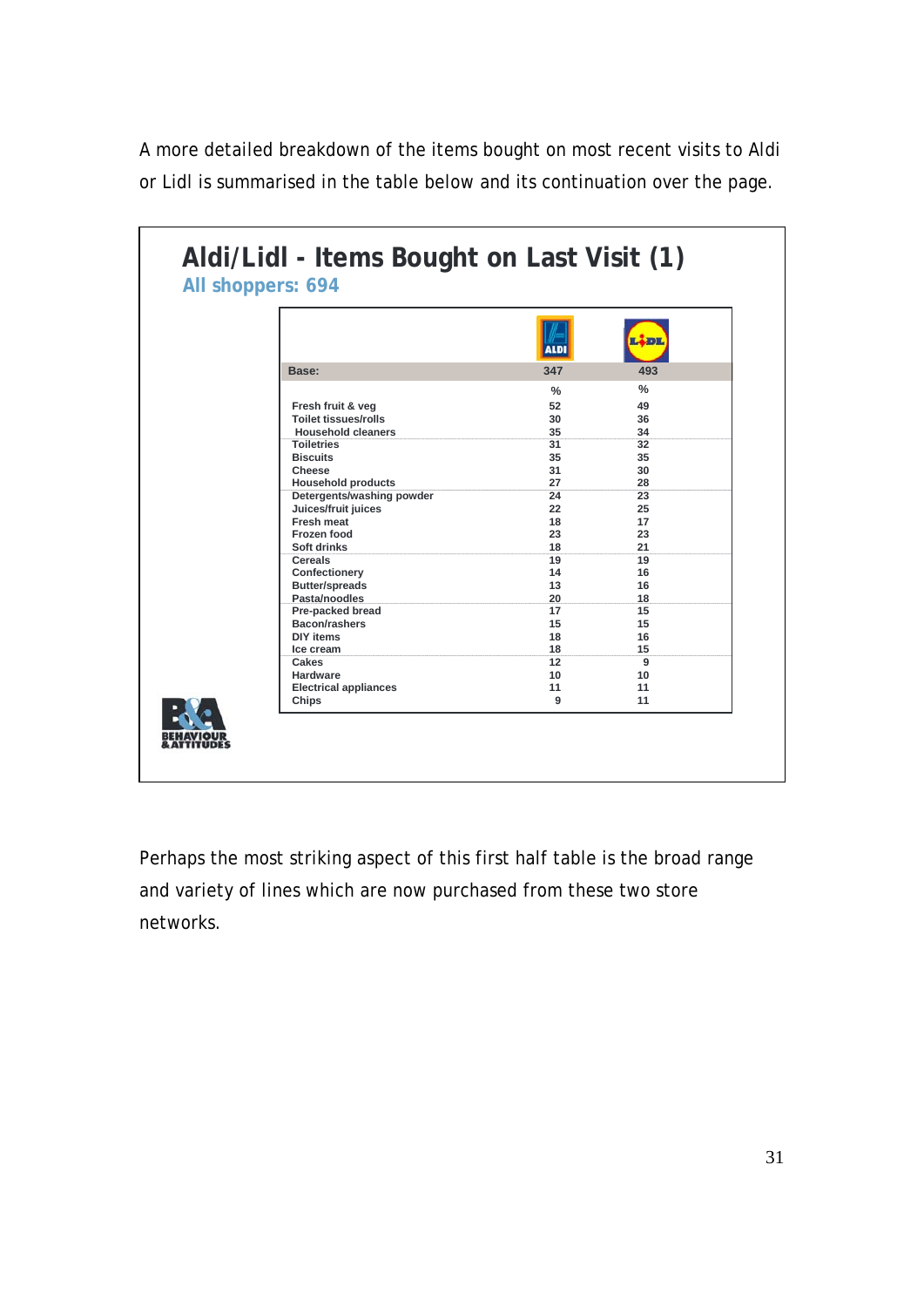Although there are some differences in product emphasis for the two German brands (e.g. pizza somewhat more popular in Aldi), the overall pattern is quite similar.

|                              | <b>ALDI</b>    | $\mathbf{L}$ idi                     |
|------------------------------|----------------|--------------------------------------|
| Base:                        | 347            | 493                                  |
|                              | $\frac{0}{2}$  | $\frac{0}{0}$                        |
| Wine                         | 16             | 16                                   |
| <b>Desserts</b>              | 9              | 8                                    |
| Sauces/ketchup               | 11             | 15                                   |
| <b>Tinned food</b>           | 10             | 14                                   |
| Frozen chicken               | 12             | 12                                   |
| <b>Beer</b>                  | 11             | 11                                   |
| Pet food                     | 10             | 9                                    |
| Pizza                        | 17             | 12                                   |
| Squash/fruit squash/cordials | 10             | $\overline{11}$                      |
| <b>Tools</b>                 | $\overline{7}$ | 9                                    |
| Flour                        | 6              | 6                                    |
| <b>Nappies</b>               | 5              | 5                                    |
| Ethnic dry meats             | 5              | 5                                    |
| <b>Tinned fruit</b>          | 13             | 15                                   |
| <b>Nuts</b>                  | 9              | 8                                    |
| Rice/couscous                | 10             | 12                                   |
| <b>Spirits</b>               | $\overline{9}$ | 9                                    |
| Pickles/chutney/relish       | 8              | 8                                    |
| Footwear                     | 1              | 3                                    |
| <b>Bake at home bread</b>    | 5              | 5                                    |
| <b>Christmas cakes</b>       | $\overline{2}$ | $\overline{\overline{\overline{3}}}$ |
| <b>Furniture</b>             | 1              | 3                                    |
| <b>Baby formula</b>          | $\star$        | $\overline{2}$                       |
| <b>Baby food</b>             | $\overline{2}$ | 3                                    |
| Other                        | 9              | 10                                   |

Indeed, it is worth noting how close a match there is in these purchasing profiles for the two German retailers, across such a varied spectrum of product categories.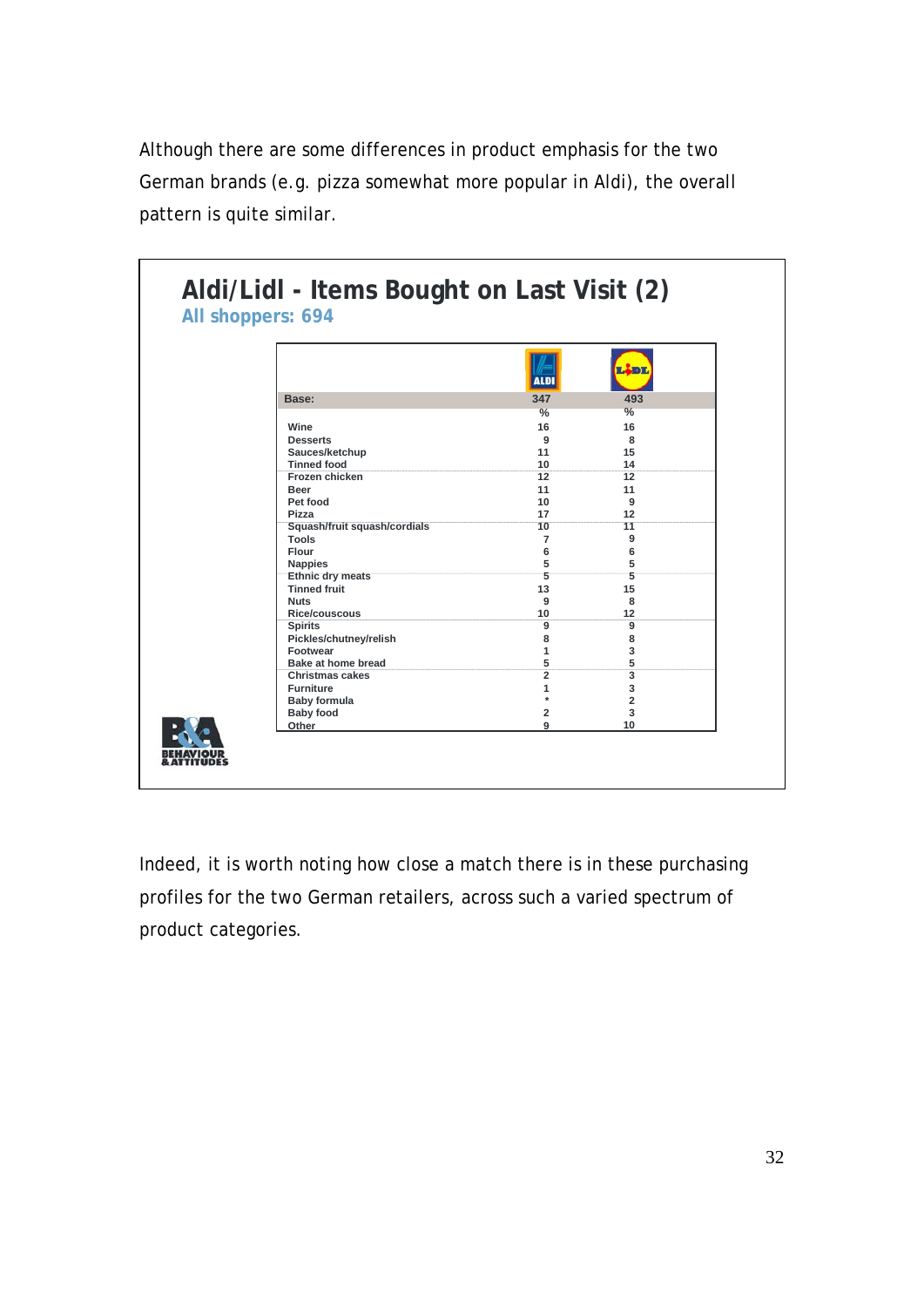## **9. ALDI & LIDL - PERFORMANCE**

#### **Strong ratings, but progress checked**

The Aldi and Lidl chains were each rated by their respective shoppers on four key performance criteria – range of choice, general product quality, value for money and prices versus the main supermarkets.

Both brands had enjoyed a strong and improving position on range of choice between 2006 and 2008.



However in both cases, these latest results have fallen back somewhat (to levels closer to those recorded in 2006/2007).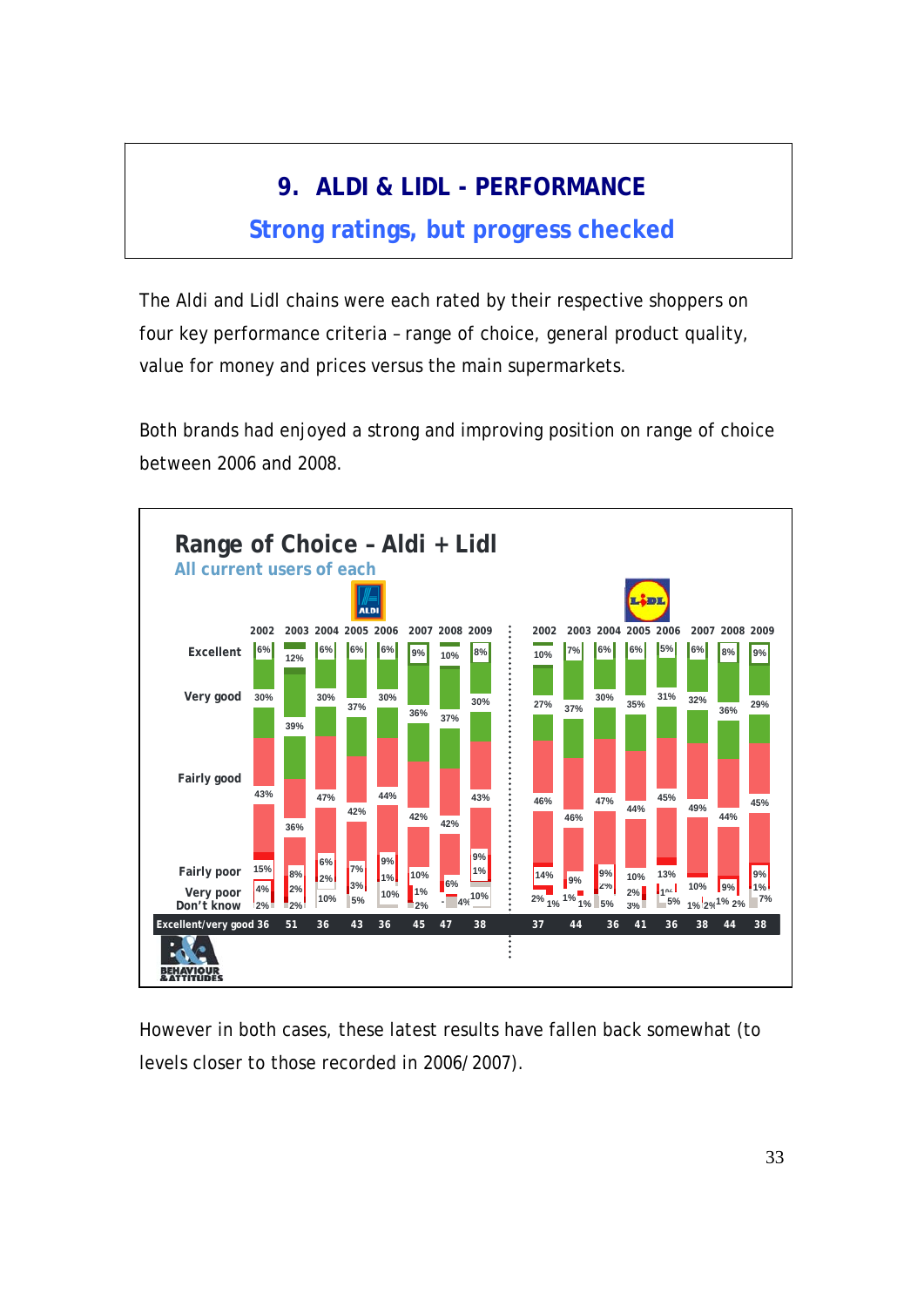

A similar pattern was evident in these latest measures on perceptions of general product quality from the two German chains.

Although the ratings for both brands remain strong, consistent progress between 2006-2008 has been reversed in both cases (more marked for Aldi).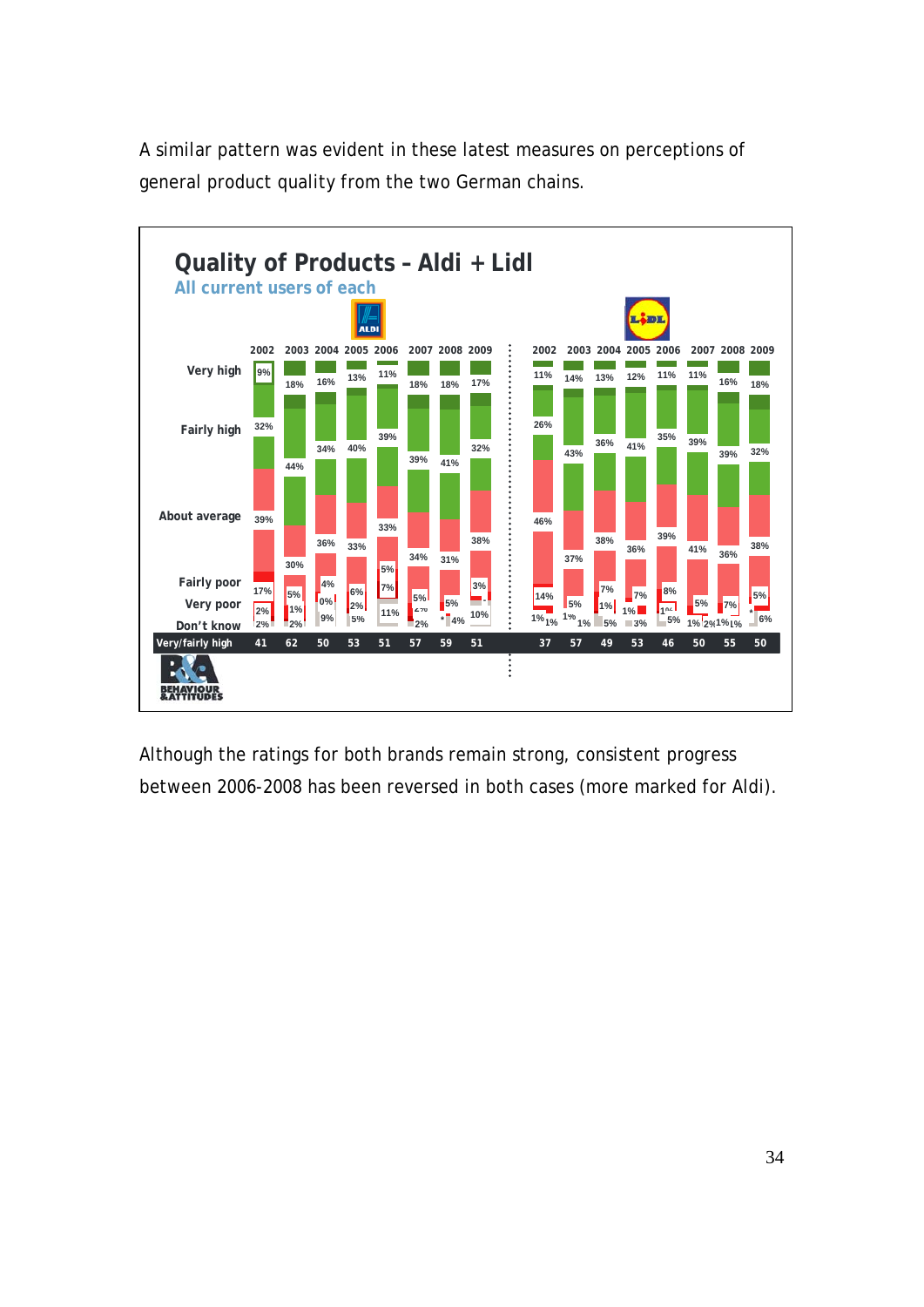

Aldi and Lidl have enjoyed very positive ratings on value for money over recent years and their respective ratings in 2008 were closely aligned.

These latest ratings on value are unchanged for Lidl but, show slight slippage for Aldi over the past year.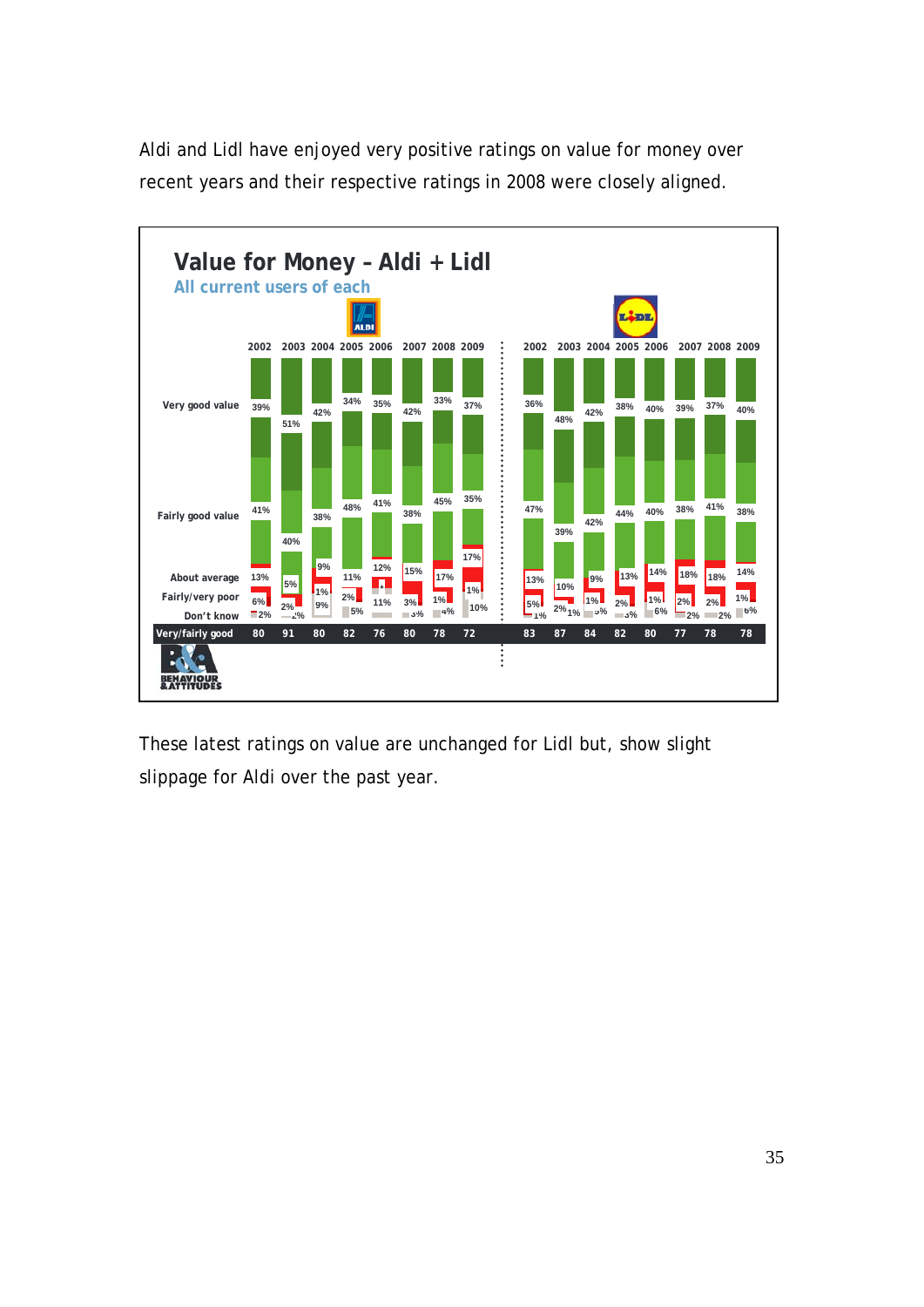Back in 2002-2003, almost all shoppers rated Aldi and Lidl prices as lower than the main supermarket groups, but this very decisive advantage on prices had 'softened' somewhat in the intervening period.



The latest figures confirm this pattern, but the balance is still very strongly in favour of the discounters: 72% rating Aldi, and 74% Lidl as offering lower prices than other main grocery retailers.